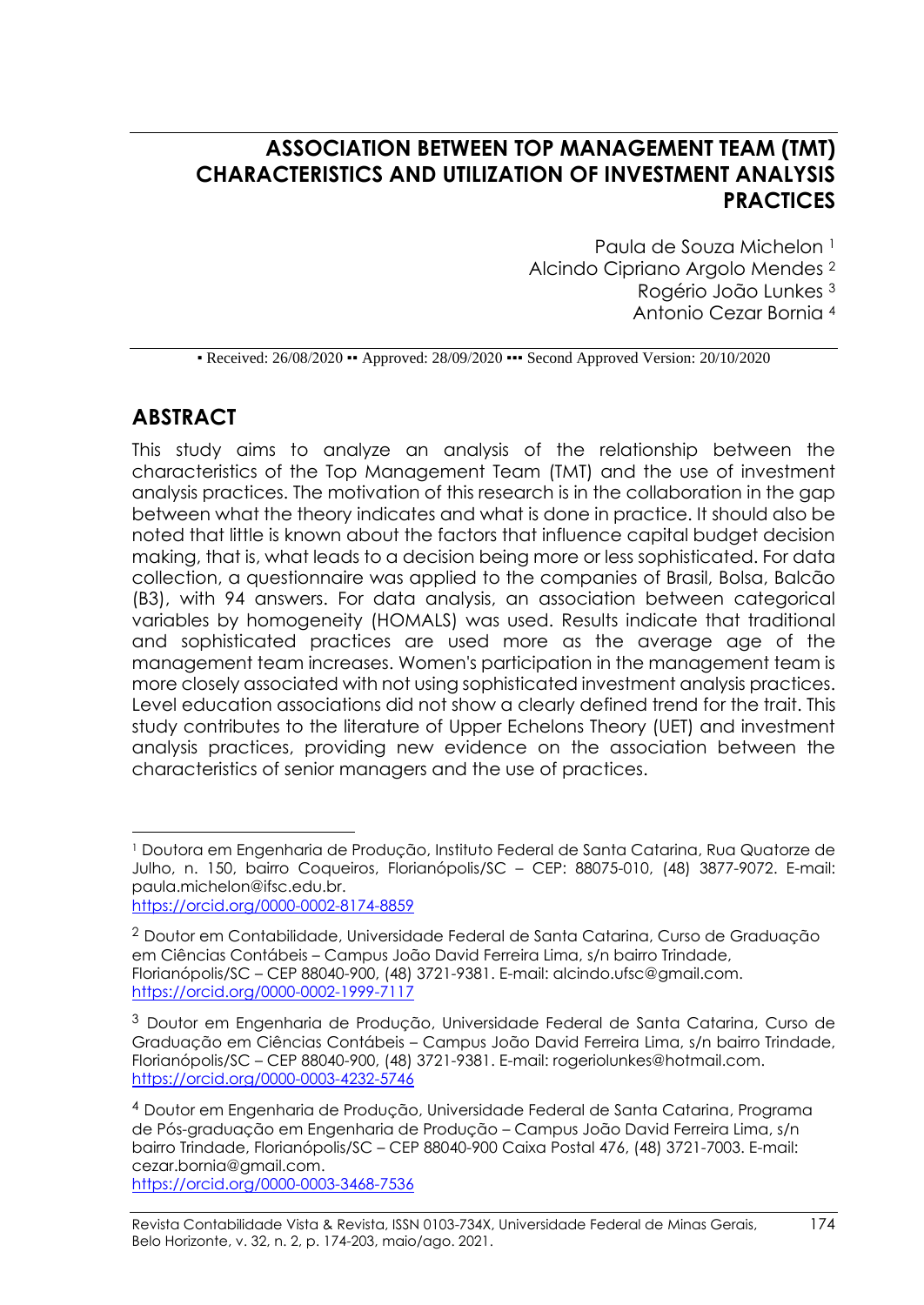**Keywords:** Top Management Team. Capital budgeting. Investment analysis. Brazil.

# **ASSOCIAÇÃO ENTRE CARACTERÍSTICAS DO TOP MANAGEMENT TEAM (TMT) E UTILIZAÇÃO DE PRÁTICAS DE ANÁLISE DE INVESTIMENTOS**

#### **RESUMO**

Este estudo se destina a analisar a associação entre idade, participação de mulheres e nível educacional do Top Management Team (TMT) e utilização das práticas de análise de investimentos. Para a coleta dos dados, aplicou-se um questionário nas empresas da Brasil, Bolsa, Balcão (B3), com a obtenção de 94 respostas. Para a análise dos dados, utilizou-se associação entre variáveis categóricas por homogeneidade (HOMALS). Os resultados indicam que as práticas tradicionais e sofisticadas são mais utilizadas à medida que a idade média da equipe de gestão aumenta. A participação de mulheres na equipe de gestão tem maior associação com a não utilização das práticas sofisticadas de análise de investimento. As associações do nível educacional não apresentaram uma tendência claramente definida para a característica. Este estudo contribui para a literatura da Teoria dos Escalões Superiores (TES) e de práticas de análise de investimentos, fornecendo novas evidências sobre a associação entre as características dos gestores de alto escalão e a utilização das práticas.

**Palavras-chave:** Top Management Team. Orçamento de Capital. Análise de Investimentos. Brasil.

### **1 INTRODUCTION**

The Upper Echelons Theory (UET), disseminated by Hambrick and Mason (1984), suggests that the results and strategic organizational processes are a function of the managerial characteristics of the top managers or the Top Management Team (TMT). The main basis of the Theory is that the strategic choices are more due to behavioral factors than to mechanical calculations for economic optimization. As a result, strategic choices generally have a large number of behavioral components and, to some extent, reflect the idiosyncrasies of decision makers (Chuang, Nakatani & Zhou, 2009).

TMT influences important strategic decisions related to activities such as investments in innovation, formation of strategic alliances and internationalization, each of which will impact performance (Wang, 2015; Xie, Wang & Qi, 2015; Cabrera-Suárez & Martín-Santana, 2013). In this sense, accounting and management tools, such as the capital budget, can be seen as an aspect of the organizational structure (Chenhall, 2003; Strauß & Zecher, 2013) and, in line with UET, your choice can be influenced by the characteristics of top managers.

Investment analysis practices are techniques and methodologies that assist managers in assessing the viability of long-term projects, as well as making capital budgeting decisions (Al-Mutairi, Naser & Saeid, 2018). It turns out that there are more sophisticated practices, which consider the value of money over time.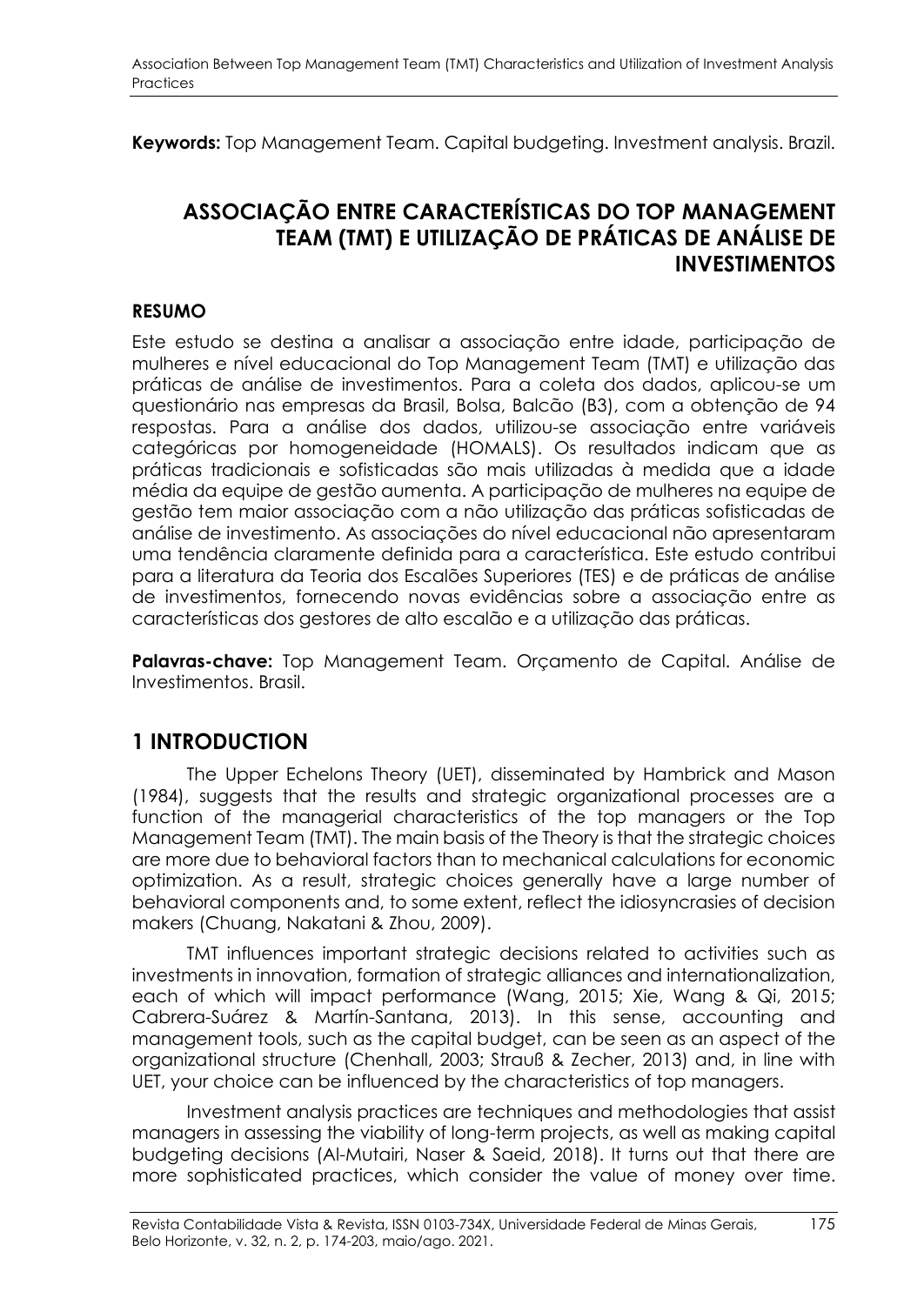Despite this, there are managers who don't even use them (Egbide, Agbude & Uwuigbe, 2013).

Scholars recommend investigating the reason for choosing the practices used by managers in the capital budgeting (Souza, Schnorrenberger & Lunkes, 2016). For the time being, factors such as cognitive ability, preferences, profile, role, experience and training of managers also seem to influence investment decisions (e.g., Brijlal & Quesada, 2009; Egbide, Agbude & Uwuigbe, 2013).

Initial studies provide empirical evidence that the profile of managers appears as an aspect that impacts the use of investment analysis practices, by the level of formal education (Graham & Harvey, 2001; Hall & Millard, 2010; Tresierra-Tanaka & VegaAcuña, 2019), experience (Pruitt & Gitman, 1987; Andrés, Fuente & Martín, 2015) and function (Pike, 1988; Klammer, 1972). More qualified executives, both in terms of academic background and work experience, must make use of sophisticated investment analysis practices (Hall & Millard, 2010).

Despite research showing that younger financial officers and senior managers with business experience are associated with the use of more innovative and/or sophisticated accounting and control systems, for example, a range of promising opportunities for future research remains open (Hiebl, 2014; Menegazzo et al., 2017; Mendes et al., 2019). Valuable contributions may be made, addressing the effect of additional accounting and management control systems, in addition to higher-level characteristics and investigation of moderating variables (Hiebl, 2014). In this sense, this research aims to analyze the relationship between characteristics of the Top Management Team (TMT) and the use of investment analysis practices. However, the studies by Menegazzo et al. (2017) and Mendes et al. (2019) do not consider the problem of the capital budgeting, nor the reflection in the use of traditional and sophisticated practices.

The motivation for this research is to collaborate in the gap between what the Theory indicates and what is done in practice (Graham & Harvey, 2002; Egbide; Agbude & Uwuigbe, 2013). In fact, it is worth noting that little is known about the factors that influence capital budgeting decision-making, that is, what leads to a more or less sophisticated decision.

For data collection, a questionnaire was applied to companies in Brasil, Bolsa, Balcão (B3), with 94 responses. For data analysis, an association between categorical variables by homogeneity (HOMALS) was used. HOMALS is considered an extension of classical statistical techniques such as component analysis and regression analysis.

The results indicate that, over time, managers tend to use sophisticated practices, without abandoning traditional ones. This result was expected, since older managers tend to continue using simple traditional practices with which they are already familiar, in addition to incorporating practices that prove to be relevant and add value to decision making.

It is intended to contribute to the expansion and deepening of scientific knowledge about the relationship of the characteristics of the upper echelons in the use of capital budgeting practices. This work is a proposal for further research on the Upper Echelons Theory, considering the characteristics of the entire management team as opposed to an individual manager, such as the president or chief financial officer. In this way, we seek to create a broader view of the effect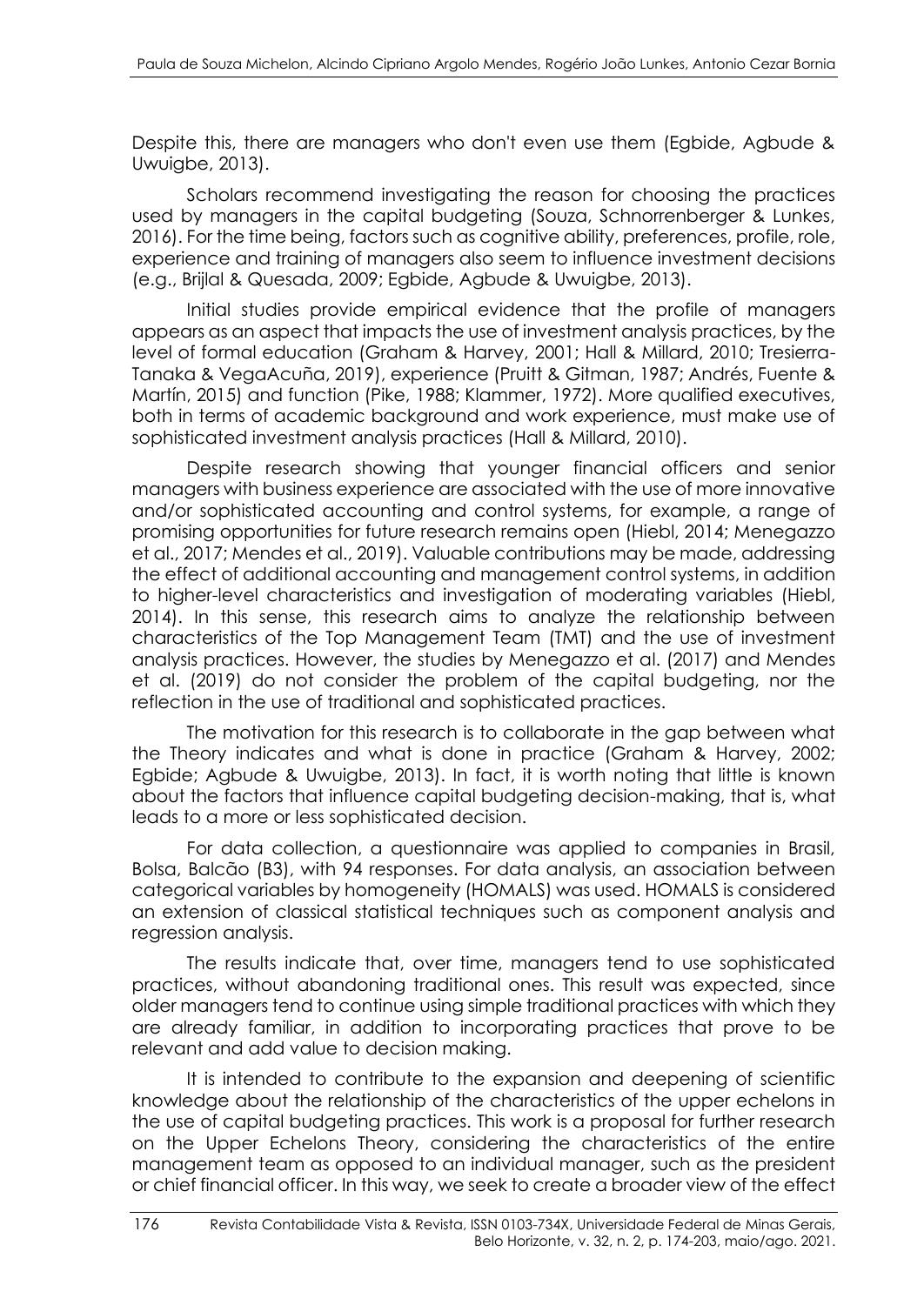of these characteristics of the upper echelon team on the use of capital budgeting practices.

In the business environment, this study can assist in recruitment, selection and incentive policies. In other words, it is possible to establish criteria and characteristics for nominating candidates for high-level positions. Likewise, it is possible to use the characteristics to benefit incentive projects in which certain management characteristics are used, since they are fundamental aspects for the success of investments.

# **2 LITERATURE REVIEW**

#### **2.1 Upper Echelons Theory (UET)**

In the last few decades, the scientific interest in top management executives as the main decision makers of business organizations has constantly increased (Plöckinger et al., 2016). Organizations are a reflection of what their leaders think, feel, perceive and believe (Oppong, 2014). The experience and knowledge of top management teams create strategic resources and capabilities for the entire company, and these skills play a crucial role in the allocation of resources (Li, 2016; Hutzschenreuter & Horstkotte, 2013).

Hambrick and Mason (1984) published the perspectives of the upper echelons and argued that the strategic choices of managers help to explain the performance of an organization. In other words, the Upper Echelons Theory (UET) postulates that the values, experiences and personalities of the Top Management Team (TMT) interfere in the strategic choices of the organization, as well as in the success of those choices (Hambrick, 2007). Demographic characteristics, such as age, gender, education and functional experience, are indicative of underlying cognitive and affective managerial aspects that determine the decisions of management teams, and which subsequently affect the organization's performance (Bell et al., 2011).

Among the perspectives of that Theory, Hambrick (2007) states that teams of heterogeneous upper echelons, composed of managers with different skills and demographic profiles, can explain the differences in strategic choices, innovation and company performance. The cognitive basis and values of executives in the upper echelons are based on their observable characteristics such as age, time in office, education, gender, socioeconomic roots and financial situation. Consequently, organizational results are associated with the observable characteristics of these professionals (Carpenter, Geletkanycz & Sanders, 2004).

Theory has gained considerable attention from scholars in various disciplines of economics and business research (Plöckinger et al., 2016). However, early empirical research focused almost exclusively on associations between managerial characteristics and corporate strategic decisions or company performance, and not on accounting choices (Certo et al., 2006; Nielsen, 2010). The applications of UET to the fields of finance and accounting have been observed recently (Hiebl, 2014).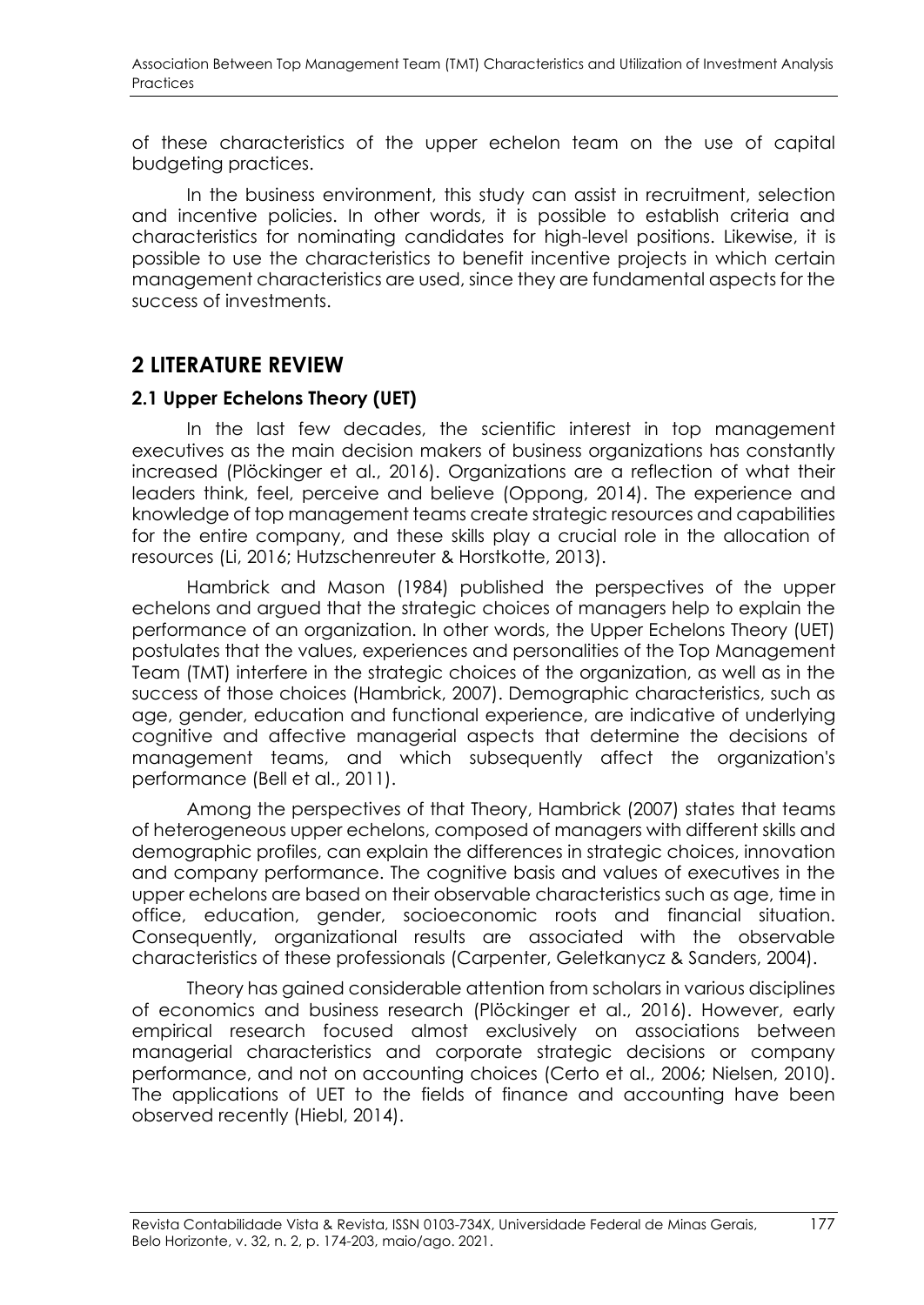### **2.1.1 Age**

The age of TMT as one of the characteristics was proposed to be associated with trends such as receptivity to change, willingness to adopt new ideas, search for novelty, risk-taking and flexibility. Such predispositions, in turn, are associated with strategic innovation, the extension of company diversification, the degree of international expansion and company growth. The underlying argument is that as the average age of TMT increases, the team becomes more resistant to risk taking and change (Acar, 2016).

Younger managers may be less committed to the status quo and, therefore, may be more willing to undertake new and unprecedented strategies (Hambrick & Mason, 1984). Due to the commitment to the status quo, older members may be more reluctant to try new ideas or take risks (Koufopoulos et al., 2008), on the other hand, it is likely that they have already established their social networks, lifestyles and planning careers and be averse to risk (Chuang, Nakatani & Zhou, 2009).

Capital budgeting forecasts can be affected by the age of managers. Older managers prefer simpler techniques (Graham & Harvey, 2001). On the other hand, younger managers are likely to emphasize a broader strategy, while older managers have a narrower strategic scope (Goll, Johnson & Rasheed, 2008).

### **2.1.2 Participation of Women**

Research on demography and organizational leadership has indicated that TMT's gender composition plays an important role in internal organizational processes, which may include investment decision-making (Korac-Kakabadse, Korac-Kakabadse & Myers, 1998). Francoeur, Labelle and Sinclair-Desgagné (2007) examined whether women's participation in the company's board of directors and senior management improves financial performance. The results indicated that companies with a high proportion of women in their management and governance systems create enough value to keep up with normal stock market returns.

Faccio, Marchica and Mura (2016) investigated how the gender of the Chief Executive Officer (CEO) relates to corporate risk choices. They found that women-run companies tend to make less risky financing and investment choices than those of similar male-run firms. There was a positive association between the quality of investment opportunities and the level of investments for companies managed by male presidents, while this association is significantly weaker among companies managed by female managers. Thus, female CEOs do not appear to allocate capital as efficiently as male CEOs.

Thus, it is expected that teams with a greater participation of women will favor the use of more traditional practices and hinder the use of sophisticated practices in the evaluation of investment projects, when compared to teams with a greater participation of men.

### **2.1.3 Level Education**

The level education of TMT has been studied by researchers at UET as an important demographic indicator that affects strategic choice and organizational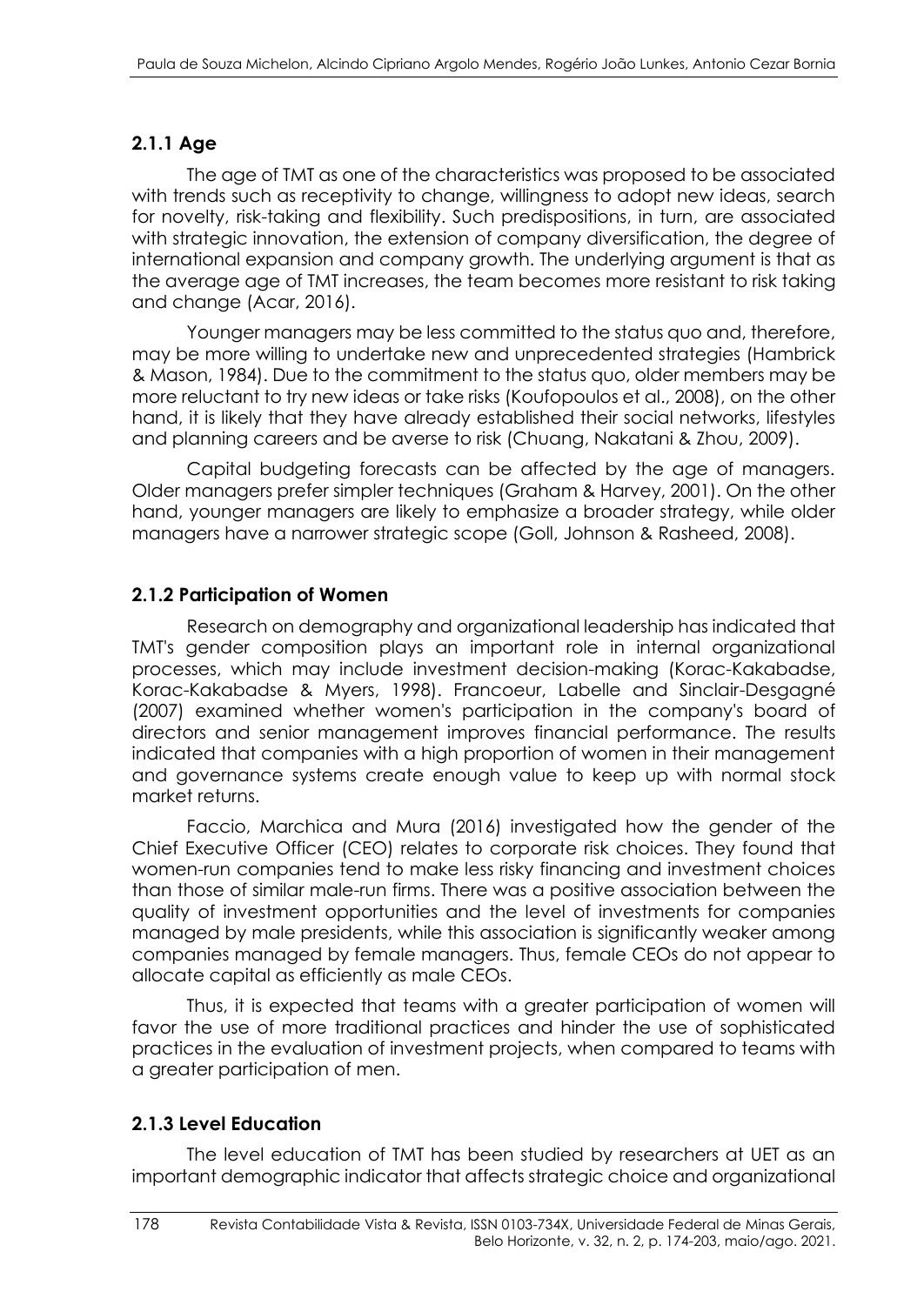results (Hambrick & Mason, 1984). It is a demographic characteristic that refers to an individual's level education.

Managers with higher level educations have advanced knowledge and greater cognitive ability. This, in turn, can increase the ability to tolerate ambiguity, absorb new information and analyze, solve and implement solutions to complex problems (Chen, Hsu & Huang, 2010; Bany-Ariffin et al., 2014). Highly educated executives are able to make high quality decisions because they have cognitive skills to process and analyze information and execute more difficult decisions (Papadakis & Barwise, 2002). They can also better discriminate between a wide variety of alternatives to understand environmental and organizational problems (Herrmann & Datta, 2005) and, therefore, develop more appropriate responses in intense competition.

Properly qualified managers, both in terms of their academic background and work experience, must make informed and prudent applications of capital budgeting practices (Hall & Millard, 2010). Studies indicate that universityeducated professionals are more likely to use discounted cash flow techniques as opposed to those without university education (Leon, Isa & Kester, 2008).

#### **2.2 Investment Analysis Practices**

The capital budgeting is a planning mechanism used by an organization to make assessment decisions on how to allocate resources between investment projects (Bojd & Koosha, 2018). Capital budgeting practices are techniques and methods that help to identify project feasibility (Al-Mutairi, Naser & Saeid, 2018).

The diversity of practices available for analyzing the investment budget has led researchers to investigate which are the most adopted by organizations. Studies on the subject had much simpler objectives of identifying which practice is used, seeking to explain which discount rates are used, how cash flows are measured and also which factors are important in the capital budgeting decision (Souza & Lunkes, 2016).

Over the past few decades, a paradigm shift in corporate investment practices has gained great popularity in numerous global surveys (Tresierra-Tanaka & Vega-Acuña, 2019; Batra & Verma, 2017). The central issue in this literature is to explore the most used techniques and the reason behind the use of some techniques more often than others (Arkovics, 2016).

More sophisticated investment analysis practices involve discounted cash flows and comprise, for example, Net Present Value (NPV), Internal Rate of Return (IRR) and Profitability Index (PI). In turn, traditional practices include the Payback Period (PP) and the Accounting Rate of Return (ARR). Despite the existence of sophisticated practices, many companies still employ the simplest ones in decision making (Tresierra-Tanaka & Vega-Acuña, 2019; Al-Mutairi, Naser & Saeid, 2018; Hermes, Smid & Yao, 2007; Ross, Westerfield and Jaffe, 2004).

Research shows that professionals with university degrees are more likely to use discounted cash flow techniques as opposed to those without university education (Leon, Isa & Kester, 2008). Managers with a background in the Master of Business Administration (MBA) or a master's in finance are more likely to use more sophisticated techniques, compared to those without these specialties (Graham & Harvey, 2001; Kengatharan & Nurullah, 2018).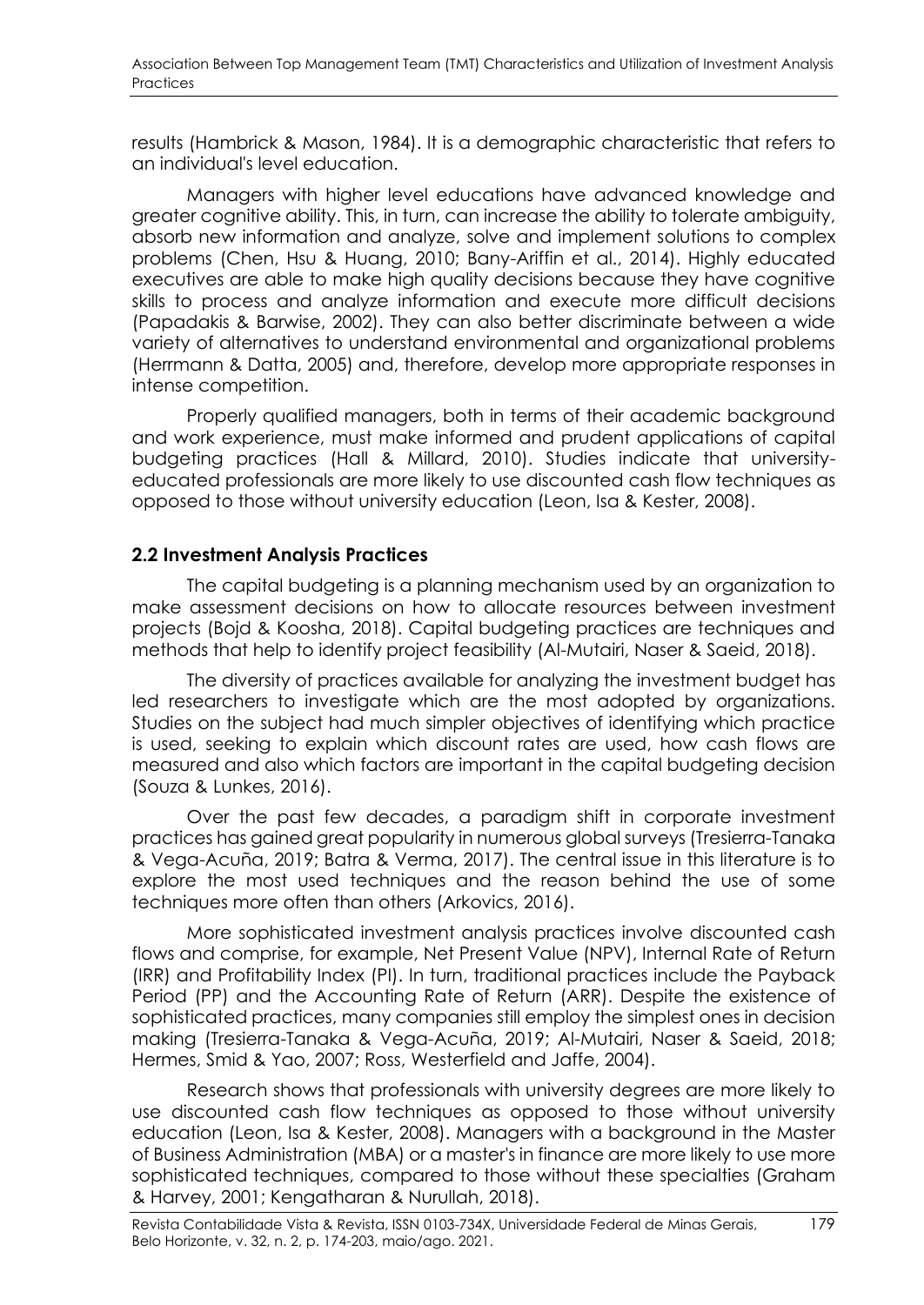Bertrand and Schoar (2003) describe that managers play a decisive role in investment policies, financial policies, organizational strategies and the company's operational performance. The findings of the investigation by Bertrand and Schoar (2003) reflect the argument of Hambrick and Mason (1984) on the operations and performance of companies, summarize the impacts of the characteristics of highlevel managers, such as the level of education, professional experience and financial position.

In fact, the characteristics of the Top Management Team seem to impact the use of investment analysis practices. However, until then there is no evidence of which and how they can influence the choice of using one or the other technique.

# **3 METHODOLOGY**

#### **3.1 Sample and Data Collection**

The unit of analysis of this research is the dominant coalition of a company, that is, its team of top executives. Although the president is often the most powerful actor in the organization, the leadership of a complex organization is an activity shared by an entire team of top managers (Hambrick, 2007). Thus, the company's senior management team is defined as the unit of analysis.

The population includes publicly traded companies listed on the Stock Exchange Brasil, Bolsa, Balcão (B3) on August 31, 2018, with the exception of companies classified as "Financial and others". B3 had 749 companies listed on August 31, 2018, of which 336 in the Financial and others sector are not part of the survey. The population consists of the managers of 413 companies, to whom questionnaires were sent.

The sending of questionnaires began in February 2019. Firstly, a request for participation in the survey was submitted to the 413 companies, through the websites. Of the total, it was possible to send 342 requests. Then, telephone contact and questionnaires were sent to the sector/manager responsible for the capital budgeting area. In the period from February to June 2019, 94 responses were obtained. The characteristics of the respondents are shown in Table 1.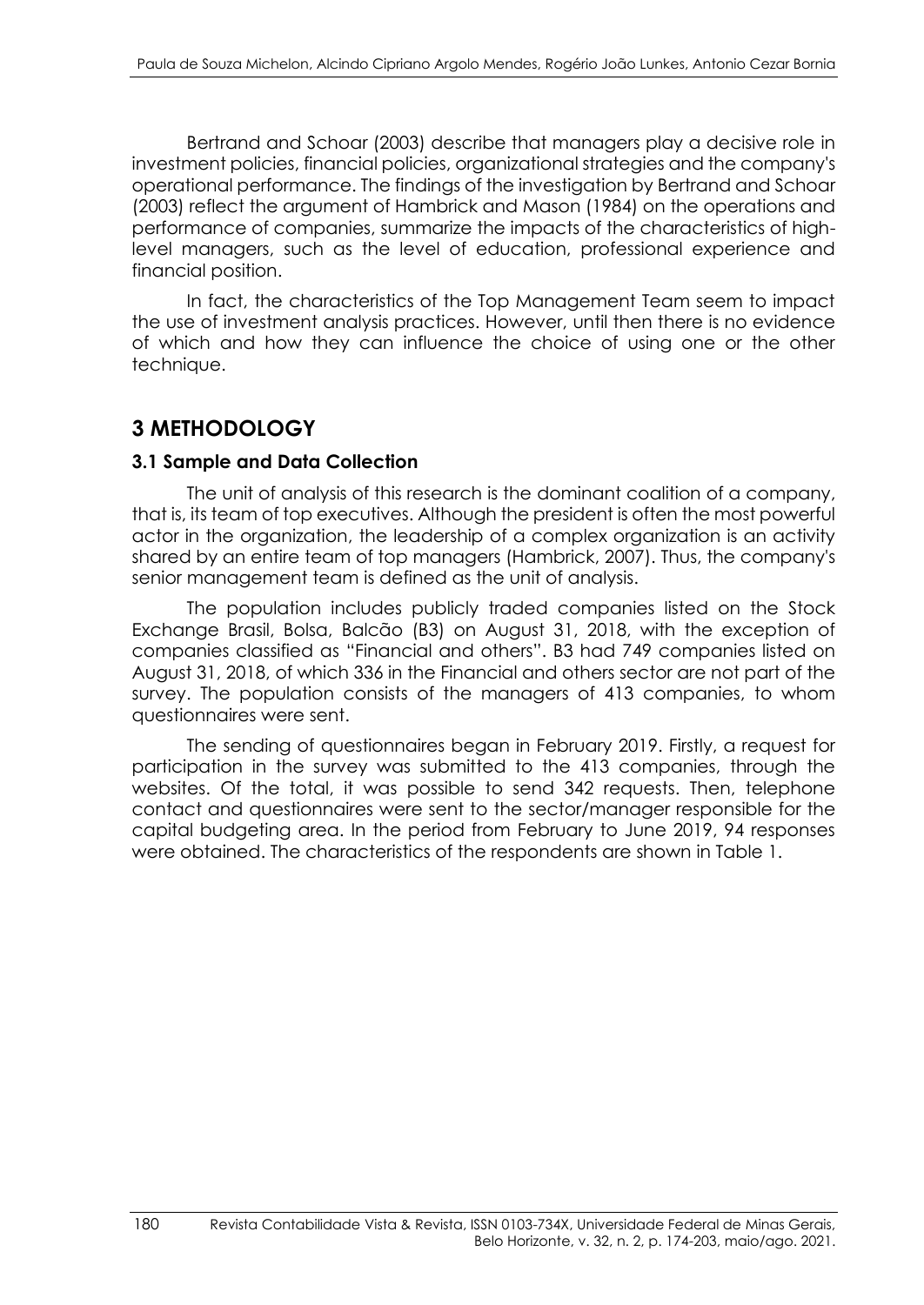Association Between Top Management Team (TMT) Characteristics and Utilization of Investment Analysis **Practices** 

#### **Table 1**

| Main characteristics of respondents |                  |
|-------------------------------------|------------------|
| <b>Middle Age</b>                   | <b>Frequency</b> |
| Under 50 years                      | 32               |
| Between 50 years and 60 years       | 44               |
| More than 60 years                  | 18               |
| <b>Participation of Women</b>       | <b>Frequency</b> |
| There are women in the TMT          | 70               |
| There are no women on the TMT       | 24               |
| <b>Level Education</b>              | <b>Frequency</b> |
| Low Level                           | 18               |
| Middle Level                        | 52               |
| High Level                          | 24               |
| Source: Authors.                    |                  |

It appears that a large part of the teams have an average age between 50 and 60 years, have the participation of women and have an average level education, that is, they have specialization. Only 19.15% of the teams have an average age over 60 years and a low level education, that is, high school or graduation. Table 2 shows the correlation between said corresponding characteristics.

#### **Table 2**

Correlation – Characteristics of Respondents

|                                  | <b>Middle Age</b> | <b>Participation of</b><br>Women |         | <b>Level Education</b> |
|----------------------------------|-------------------|----------------------------------|---------|------------------------|
| <b>Middle Age</b>                |                   |                                  | $-0,16$ | $-0.14$                |
| <b>Participation of</b><br>Women | $-0,16$           |                                  |         | 0.07                   |
| Level Education                  | $-0,14$           |                                  | $-0,16$ |                        |

Source: Authors.

Table 2 shows that the variables do not have multicollinearity. That is, there is no high correlation between them. Therefore, there is a distribution between the genders, ages and level educations of the sample managers.

#### **3.2 Procedures for preparing the research instrument**

The elaboration of the questionnaire was made from Souza and Lunkes (2016) and includes 2 groups of questions. The first involves identifying the respondent (age, participation of women and level education). The second comprises the use of investment analysis practices to make capital budgeting decisions.

Age is operationalized in years. The average age variable of the TMT is calculated as the average age of the team executives (Herrmann & Datta, 2005;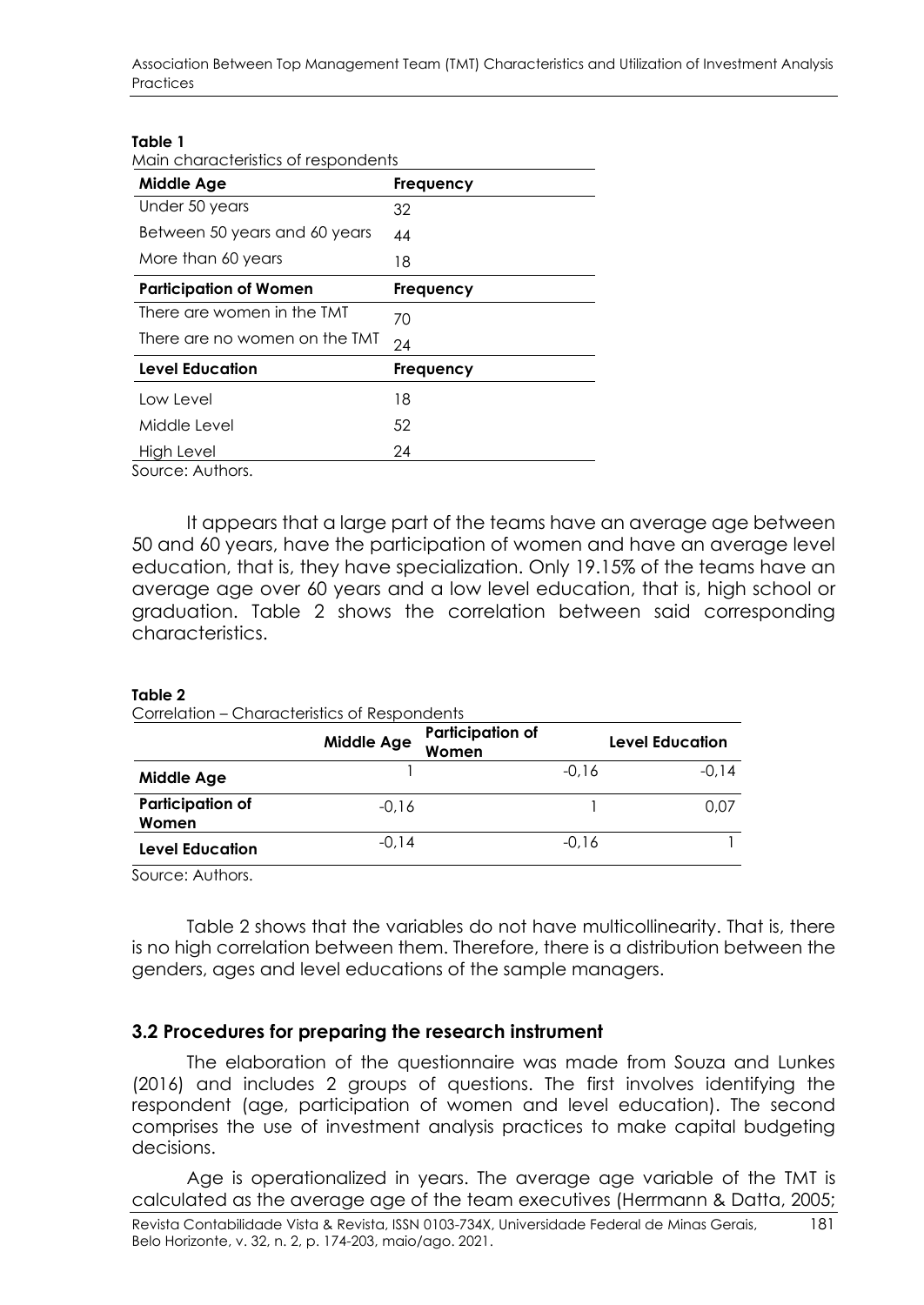Bany-Ariffin et al., 2014; Acar, 2016). Gender is made operational by the participation of women. The variable participation of women in the TMT is a dichotomous measure operationalized by the existence (= 1) or not (= 0) of women in the team (Korac-Kakabadse, Akabadse & Myers, 1998). The level education is obtained on a Likert scale (Bantel & Jackson 1989; Wally & Becerra, 2001; Chen, Hsu & Huang, 2010), being low (1 = medium level or graduation), medium (2 = specialization) and high (3 = master's or doctorate). The average level education variable of TMT is calculated as the average level education of team managers.

The second group is operationalized by the frequency of using sophisticated and traditional investment analysis practices to make decisions from 1 to 4, with 1 = No project; 2 = Few projects; 3 = Many projects; and 4 = All projects. The variables for using capital budgeting practices are obtained on a Likert scale (Khamees, Al-Fayoumi & AlThuneibat, 2010; Andrés, Fuente & Martin, 2015).

The information of age, gender and level education of the Top Management Team found on the B3 website, in the item Assembly and administration of the 2018 Reference Form of each company.

### **3.3 Data Analysis Technique**

To analyze the interpellations between variables, homogeneity analysis (HOMALS) was used. According to Fávero et al. (2009), this is a procedure called Optimal Scaling that seeks to identify the association between categorical variables, providing presentation in two-dimensional graphs of possible associations. HOMALS is considered an extension of classical statistical techniques such as component analysis and regression analysis.

The study, in terms of Theory, has an exploratory character, which is why HOMALS was used. In this sense, there are no expected results or hypotheses, but theoretical assumptions in which there are unknown relationships between the related variables. The results can be useful for further studies in the formation of causal models.

The HOMALS output data generates the gauges, which indicate the amount of variance explained for each dimension. Engevalues vary between 0 and 1, and the closer to 1, the greater the explanatory power of the dimension. In addition, the FIT measure is presented, which indicates the level of total explained variance.

Two-dimensional maps were generated, relating the three variables to the characteristics of the Top Management Team with the use of four investment analysis techniques considered traditional and four considered sophisticated. They are:

• Characteristics of the Top Management Team: average age, participation of women and level education;

• Traditional: Payback Period (PP), Discounted Payback (DP), Accounting Rate of Return (ARR) and Cash Inflow (CI); and

• Sophisticated: Net Present Value (NPV), Internal Rate of Return (IRR), Profitability Index (PI) and Real Options (RO).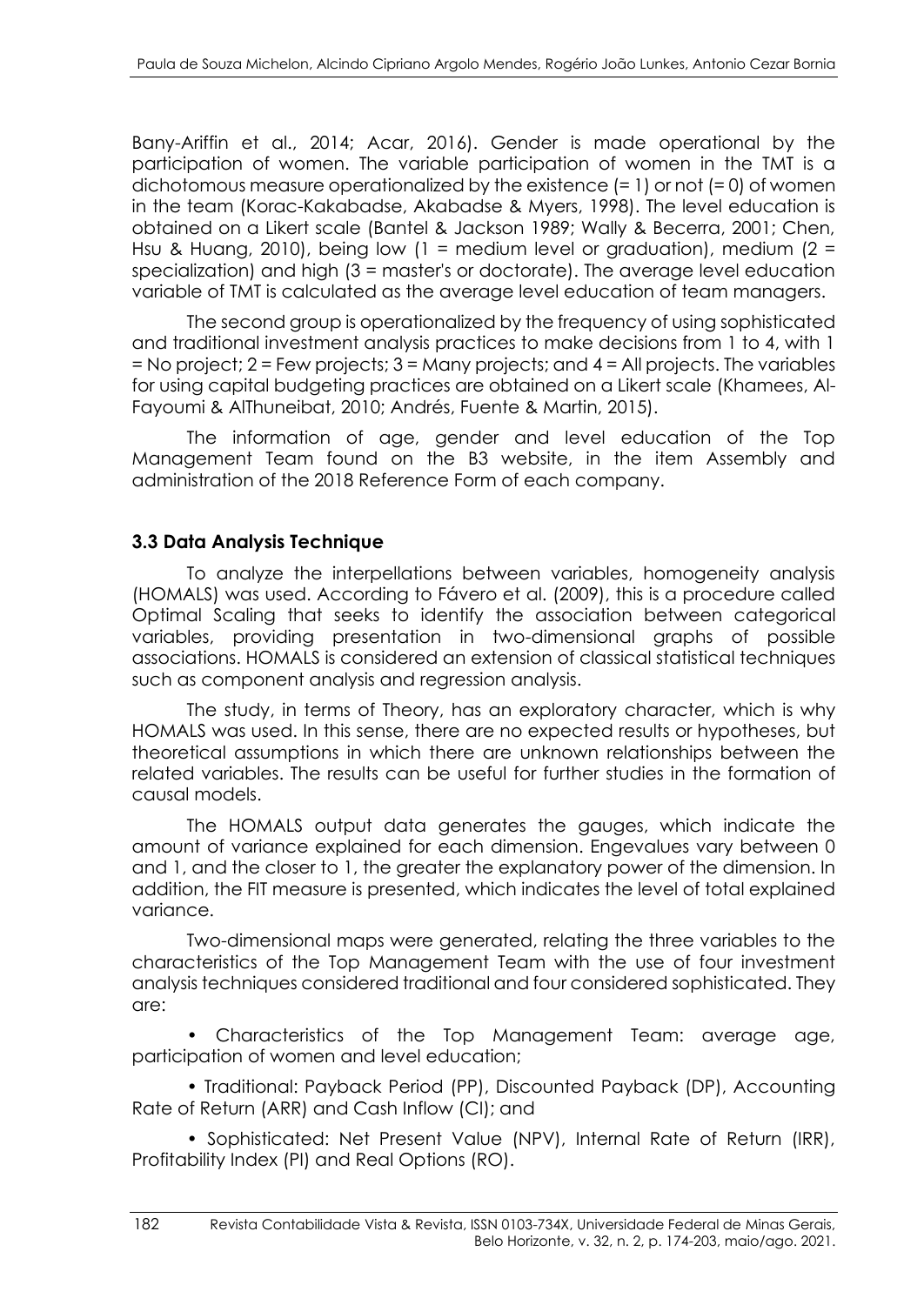# **4 RESULTS**

### **4.1 Traditional Practices**

Table 3 shows the frequency with which the 94 participants indicated to use investment practices considered traditional. It is noticed that Payback is the most used practice and Discounted Payback is the least used.

| Table 3<br>Frequency - Traditional Practices |    |    |            |    |
|----------------------------------------------|----|----|------------|----|
| <b>Traditional Practices (Frequency)</b>     | PP | DP | <b>ARR</b> |    |
| Don't use                                    |    | 67 | 52         | 57 |
| Little uses                                  | 28 | 13 | 13         | 5  |
| Uses a lot                                   | 33 | 10 | 19         | 19 |
| Uses all                                     | 22 | 4  | 8          | 12 |
| Missing                                      |    |    |            |    |

Source: Authors.

There was also a correlation between traditional practices, as shown in Table 4.

#### **Table 4**

Correlation – Traditional Practices

|                                                              | <b>Correlations</b> |                            | <b>PP</b> | DP     | <b>ARR</b> | CI      |
|--------------------------------------------------------------|---------------------|----------------------------|-----------|--------|------------|---------|
| Spearman's rho                                               | PP                  | Correlation<br>Coefficient | 1,000     | ,309** | ,548**     | ,384**  |
|                                                              |                     | Sig. (2-tailed)            |           | ,002   | ,000       | ,000    |
|                                                              |                     | N                          | 94        | 94     | 94         | 94      |
|                                                              | <b>DP</b>           | Correlation<br>Coefficient | ,309**    | 1,000  | ,306**     | ,176    |
|                                                              |                     | Sig. (2-tailed)            | ,002      |        | ,003       | ,090    |
|                                                              |                     | N                          | 94        | 94     | 94         | 94      |
|                                                              | ARR                 | Correlation<br>Coefficient | ,548**    | ,306** | 1,000      | $,227*$ |
|                                                              |                     | Sig. (2-tailed)            | ,000      | ,003   |            | ,028    |
|                                                              |                     | N                          | 94        | 94     | 94         | 94      |
|                                                              | CI                  | Correlation<br>Coefficient | ,384**    | ,176   | $,227*$    | 1,000   |
|                                                              |                     | Sig. (2-tailed)            | ,000      | ,090   | ,028       |         |
|                                                              |                     | N                          | 94        | 94     | 94         | 94      |
| **. Correlation is significant at the 0.01 level (2-tailed). |                     |                            |           |        |            |         |

\*. Correlation is significant at the 0.05 level (2-tailed).

Source: Authors.

It is noticed that in general there is a significant correlation between the use of the four practices. All correlations were significant, except Discounted Payback with Cash Inflow.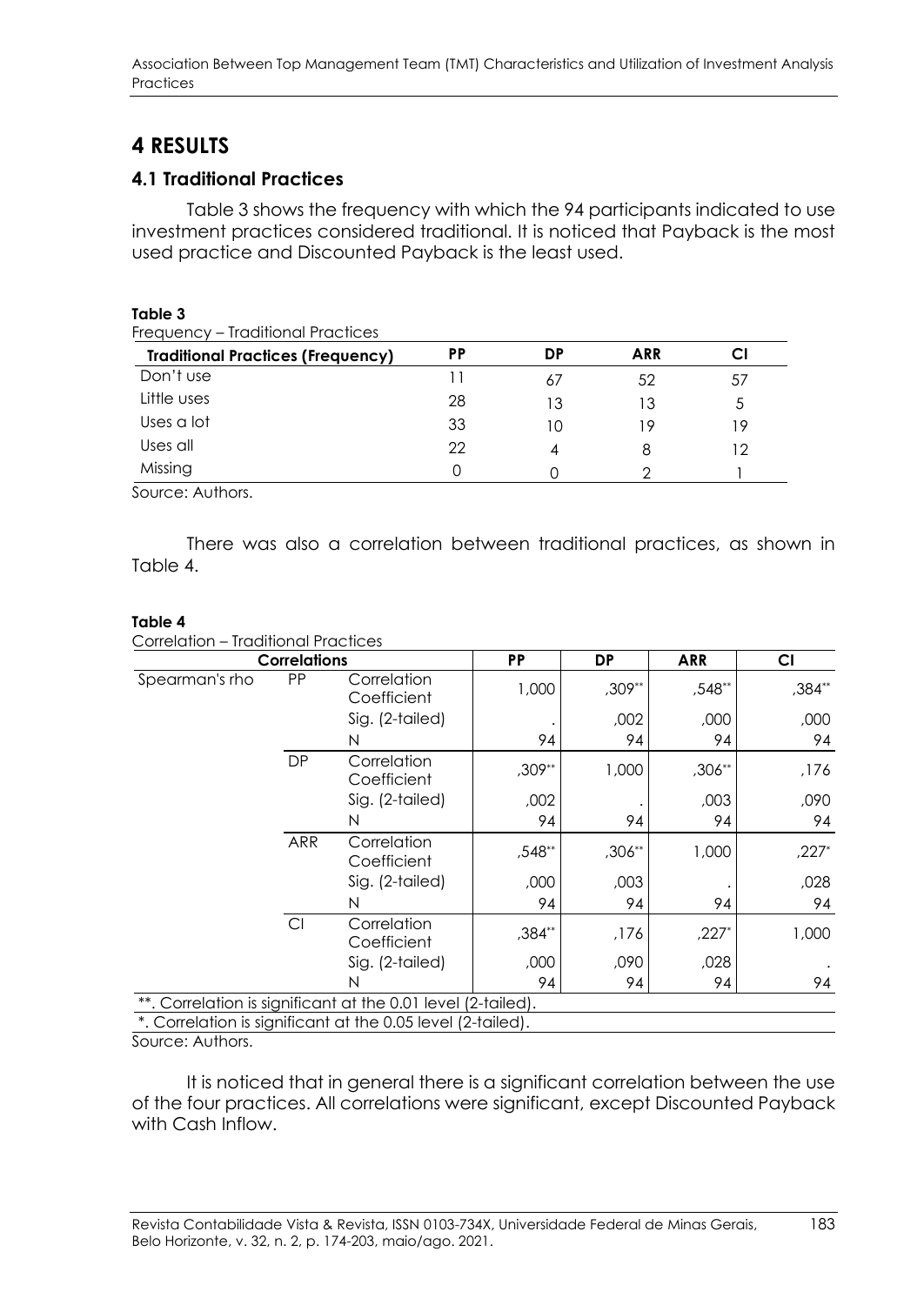#### **a) Middle Age**

Table 5 indicates the engevalue for the two dimensions of the Maps generated for the middle age and each of the practices considered traditional. The engevalue represents the explained variance and the fit of the interrelations (fit). In general, the results show a good fit without establishing a dimension priority. This means that the Map must be viewed with the approaches without the horizontal or vertical observation priority, see Figure 1.

| iapeia 5<br>Engevalue - Middle Age and Traditional Practices |       |       |       |       |  |  |  |
|--------------------------------------------------------------|-------|-------|-------|-------|--|--|--|
| <b>Middle Age</b><br><b>Traditional Practices</b>            | РP    | DP    | ARR   | CI    |  |  |  |
| Engevalue - Dimension 1                                      | 0.601 | 0.605 | 0.630 | 0.617 |  |  |  |
| Engevalue – Dimension 2                                      | 0.523 | 0.503 | 0.521 | 0.552 |  |  |  |
| Fit                                                          | 1.124 | 1.108 | 1.151 | 1.169 |  |  |  |

Source: Authors.

**Tabela 5**

In general, the two-dimensional maps show that teams with an average of less than 50 years old tend to use little the practices considered traditional, as shown in Figure 1. In the case of Payback (Map 1), teams with an average of more than 60 years said they used it in all projects and teams under 50 years said they used little. For teams between 50 and 60 years old the association is not clear, however there seems to be an approximation with the use. For Discounted Payback (Map 2) the usage trend becomes clear with the increase in the average age. In Map 3, it can be seen that the Accounting Rate of Return is not used by teams with an average age below 50 years and fully used by teams with an average above 60 years. Finally, for the Cash Inflow (Map 4) it is possible to verify that teams with an average age below 50 years do not use this practice.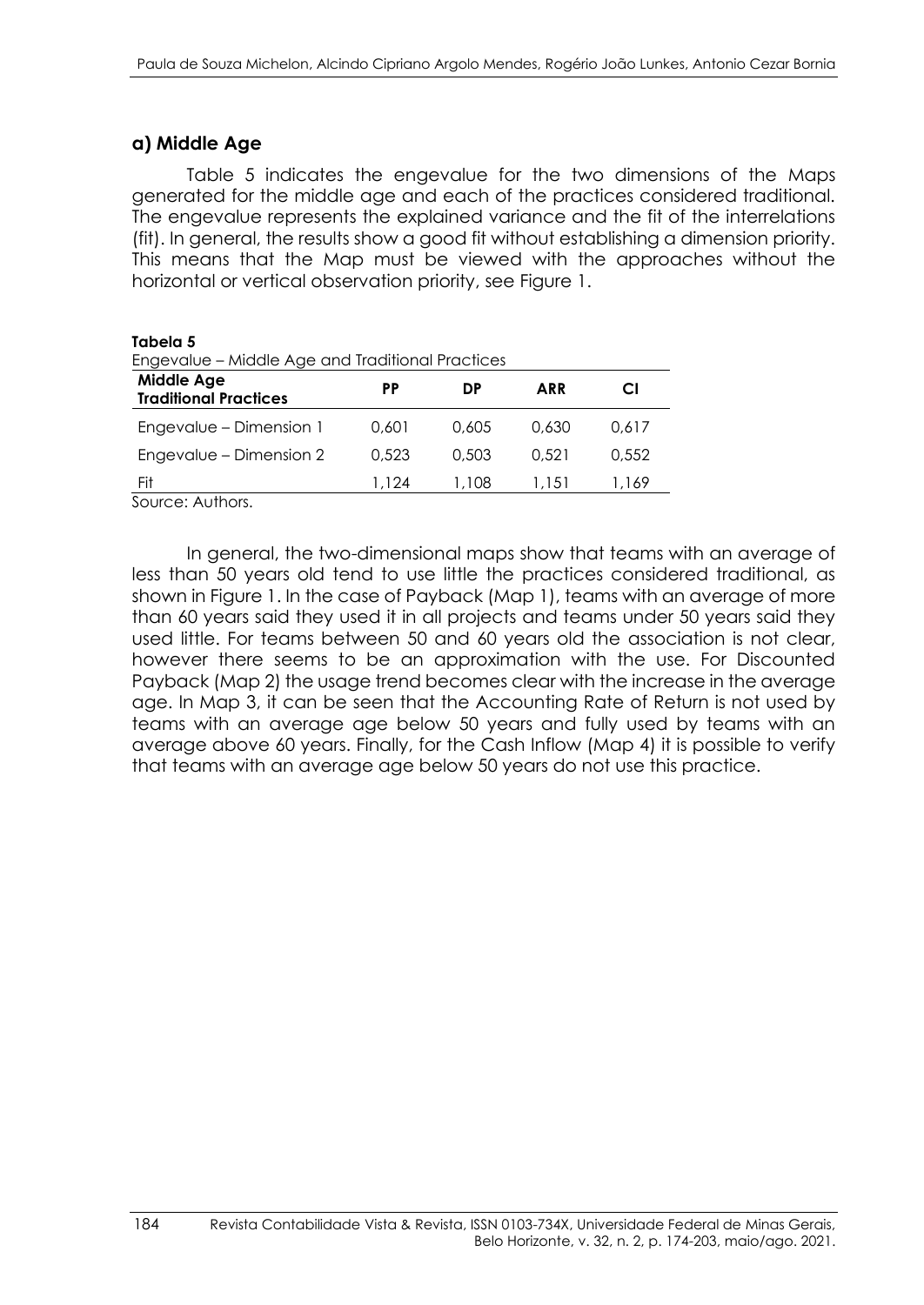

Association Between Top Management Team (TMT) Characteristics and Utilization of Investment Analysis Practices

**Figure 1** – Two-dimensional Maps (HOMALS) – Middle Age x Traditional Practices Source: Authors.

#### **b) Participation of Women**

Table 6 indicates the engevalue for the two dimensions of the Maps generated for the participation of women in the management team and each of the practices considered traditional.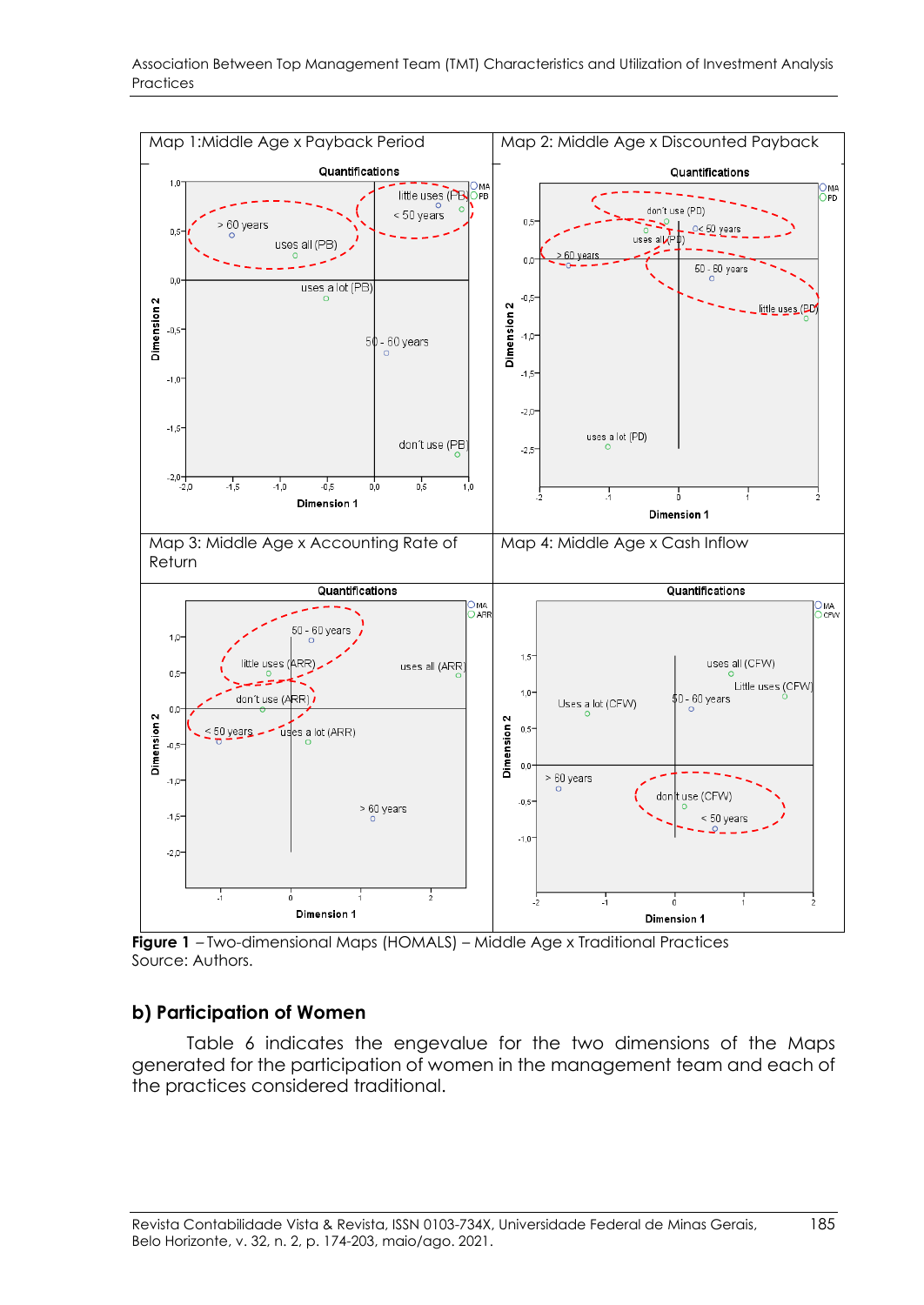| iabl<br>e |
|-----------|
|-----------|

Engevalue – Participation of Women and Traditional Practices

| <b>Participation of Women</b><br><b>Traditional Practices</b> | РP     | DP    | <b>ARR</b> | CI     |
|---------------------------------------------------------------|--------|-------|------------|--------|
| Engevalue - Dimension 1                                       | 0.560  | 0.644 | 0.579      | 0.554  |
| Engevalue - Dimension 2                                       | 0.500  | 0,500 | 0.500      | 0.500  |
| Fit                                                           | 060. ا | 1.144 | 1,079      | 054. ا |

Source: Authors.

It means the explained variance and the fit of the interrelations (fit). It implies that both dimensions were useful and fit for interpretations of proximity. It is understood that there was no nullity of dimensions. However, there is no objective indication of adjustment.

For the participation of women in the management team, it is necessary to check each of the traditional practices separately, according to Figure 2. For Payback Period (Map 1), teams with women are more associated with not using this practice, while teams that do not have women said they used it more strongly in all projects. As for Discounted Payback (Map 2), although most respondents said they use this practice little, teams with women use a little more.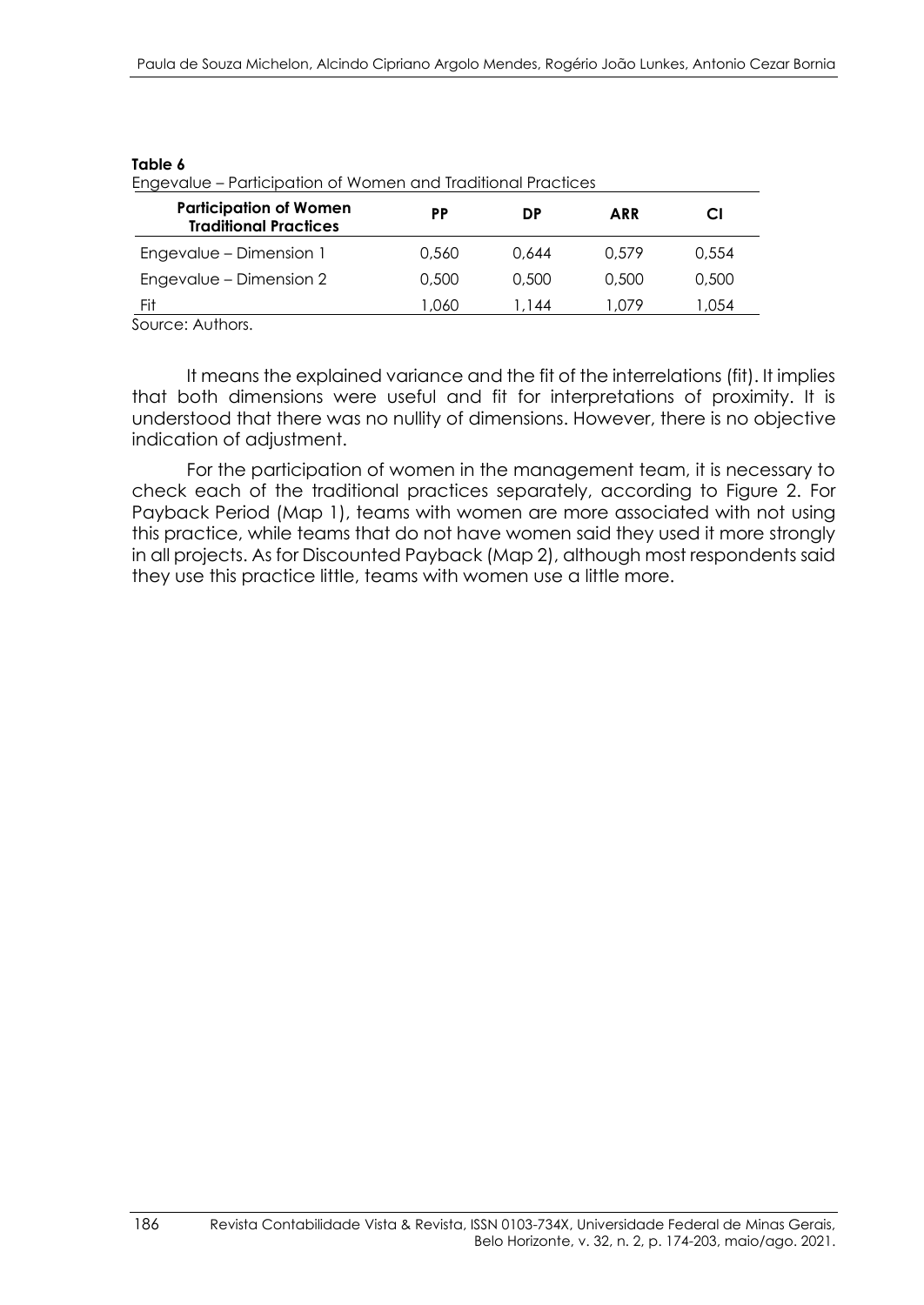



**Figure 2** – Two-dimensional Maps (HOMALS) – Participation of Women x Traditional Practices Source: Authors.

For the Accounting Rate of Return (Map 3) it is not possible to define any type of association. It means saying that whether or not women participate in the team is not a factor that is associated with whether or not to use this practice for investment analysis. For the use of the Cash Inflow (Map 4) there seems to be a strong association of use with the fact of having women on the team.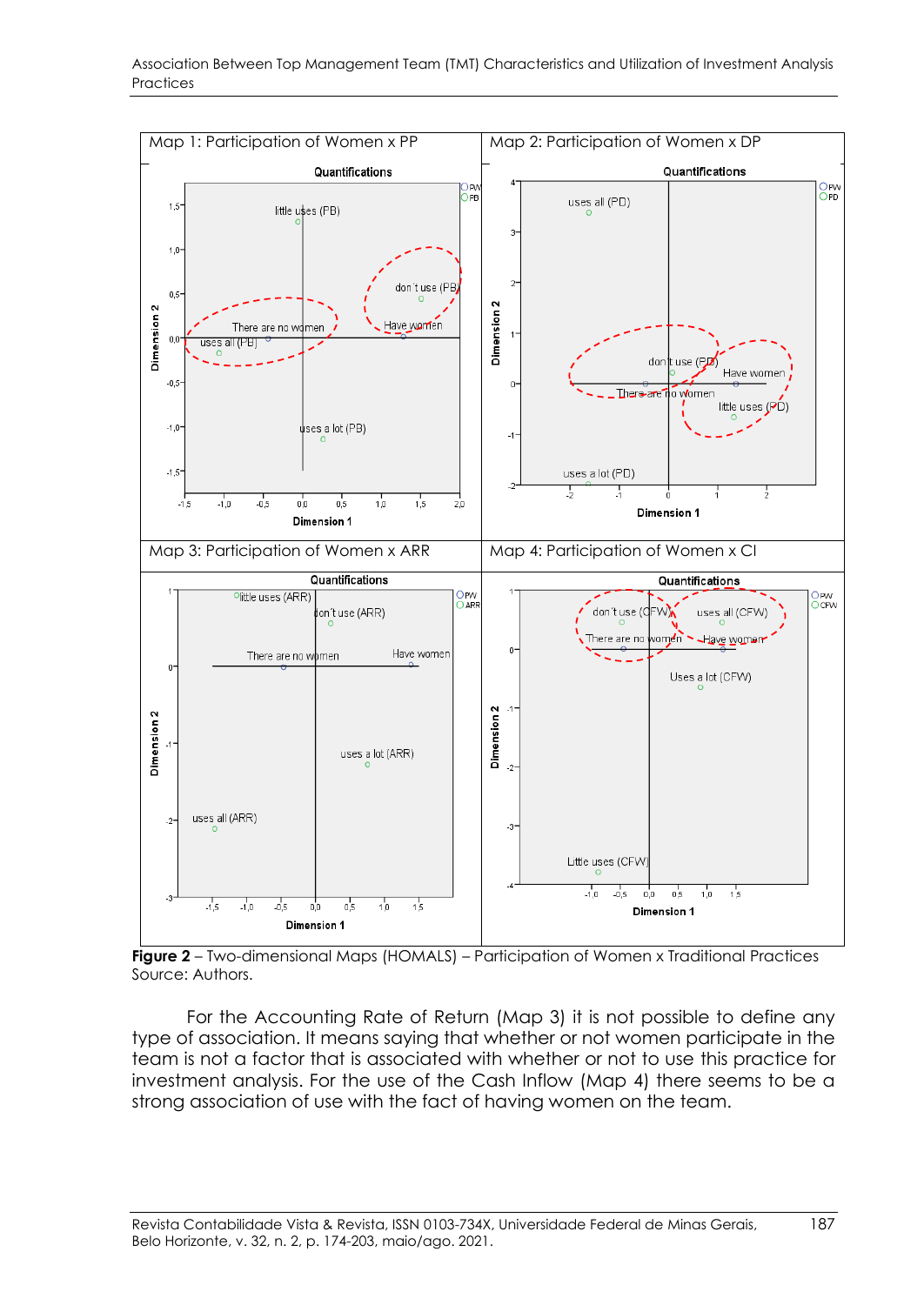### **c) Level Education**

Table 7, based on engevalue and fit, again indicates a good adjustment of the maps and allows associations between level education and traditional practices.

#### **Table 7**

Engevalue – Level Education and Traditional Practices

| <b>Level Education</b><br><b>Traditional Pratices</b> | PP    | DP    | <b>ARR</b> | CI    |
|-------------------------------------------------------|-------|-------|------------|-------|
| Engevalue – Dimension 1                               | 0.636 | 0.625 | 0.659      | 0.637 |
| Engevalue - Dimension 2                               | 0.589 | 0.526 | 0.620      | 0.557 |
| Fit                                                   | 1.225 | 1.151 | 1.279      | 1.194 |

Source: Authors.

Regarding practices considered traditional, it can be said that there is a tendency to reduce use when the level education increases (Fig. 3), with some differences between the practices. For example, for Payback Period (Map 1) it is noticed that a high level education uses little, while an average level education uses a lot. However, for the low level, there is no better defined trend. For the Discounted Payback (Map 2), although the level education presents a greater tendency of non-use, it is noticed that the non-use distances itself from the lowest level education (low) and also approaches the high level, which shows the trend of non-use with increased level education. It also occurs with the Accounting Rate of Return (Map 3), and if the average and high level education is perceived, it does not use or uses this practice little. In contrast, a low level education uses a lot.

For Cash Inflow (Map 4), the trend is the same, considering the lowest level education (low) with a lot of use and the high level education does not use it. However, for an average level education it is not possible to determine a trend, as respondents are divided into not using or using it in all projects.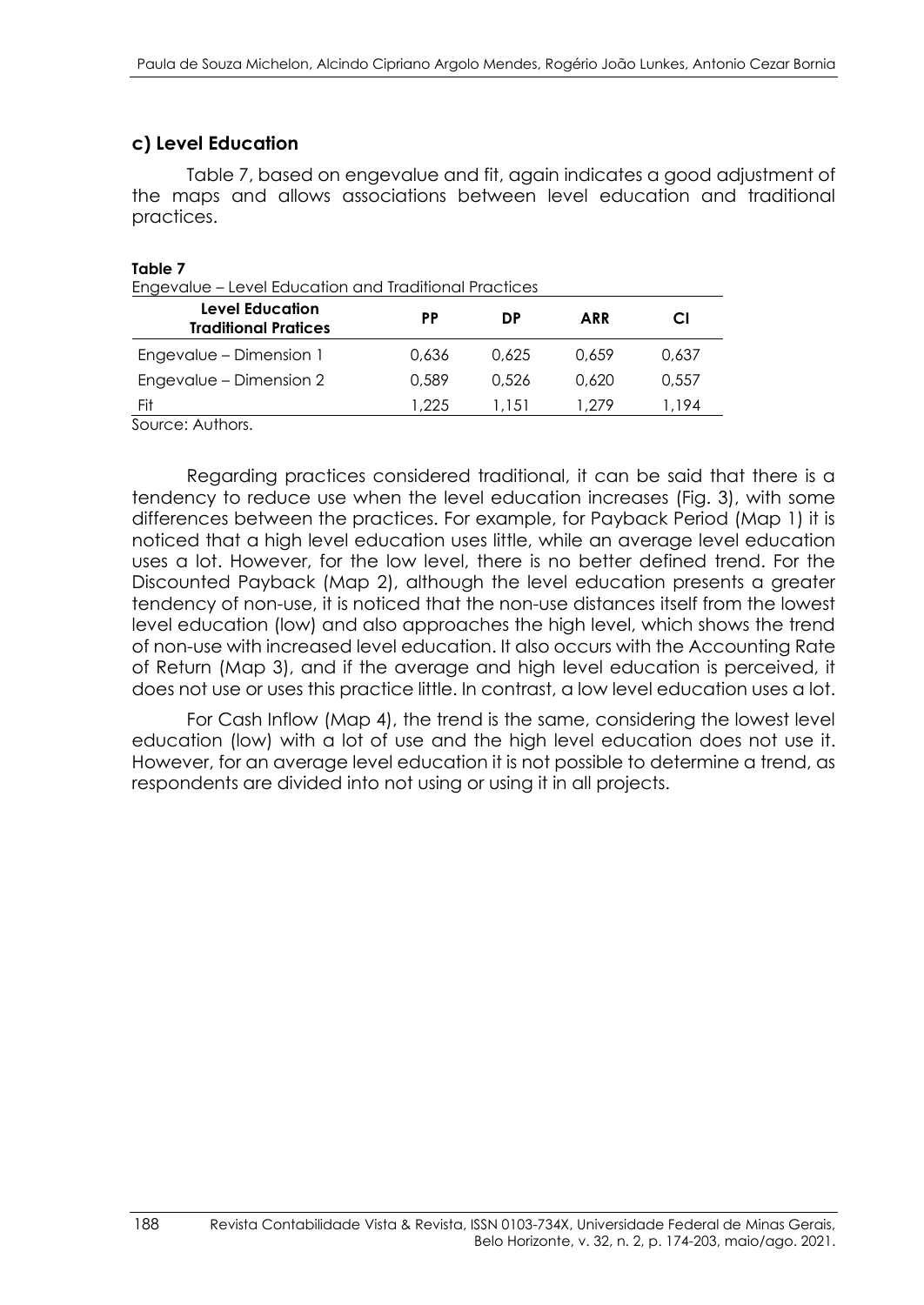

**Figure 3** – Two-dimensional Maps (HOMALS) – Level Education x Traditional Practices Source: Authors.

#### **4.2 Sophisticated Practices**

Table 8 shows the frequency with which the 94 participants said they use investment practices considered sophisticated. It is noticed that NPV and IRR are more used than PI and RO.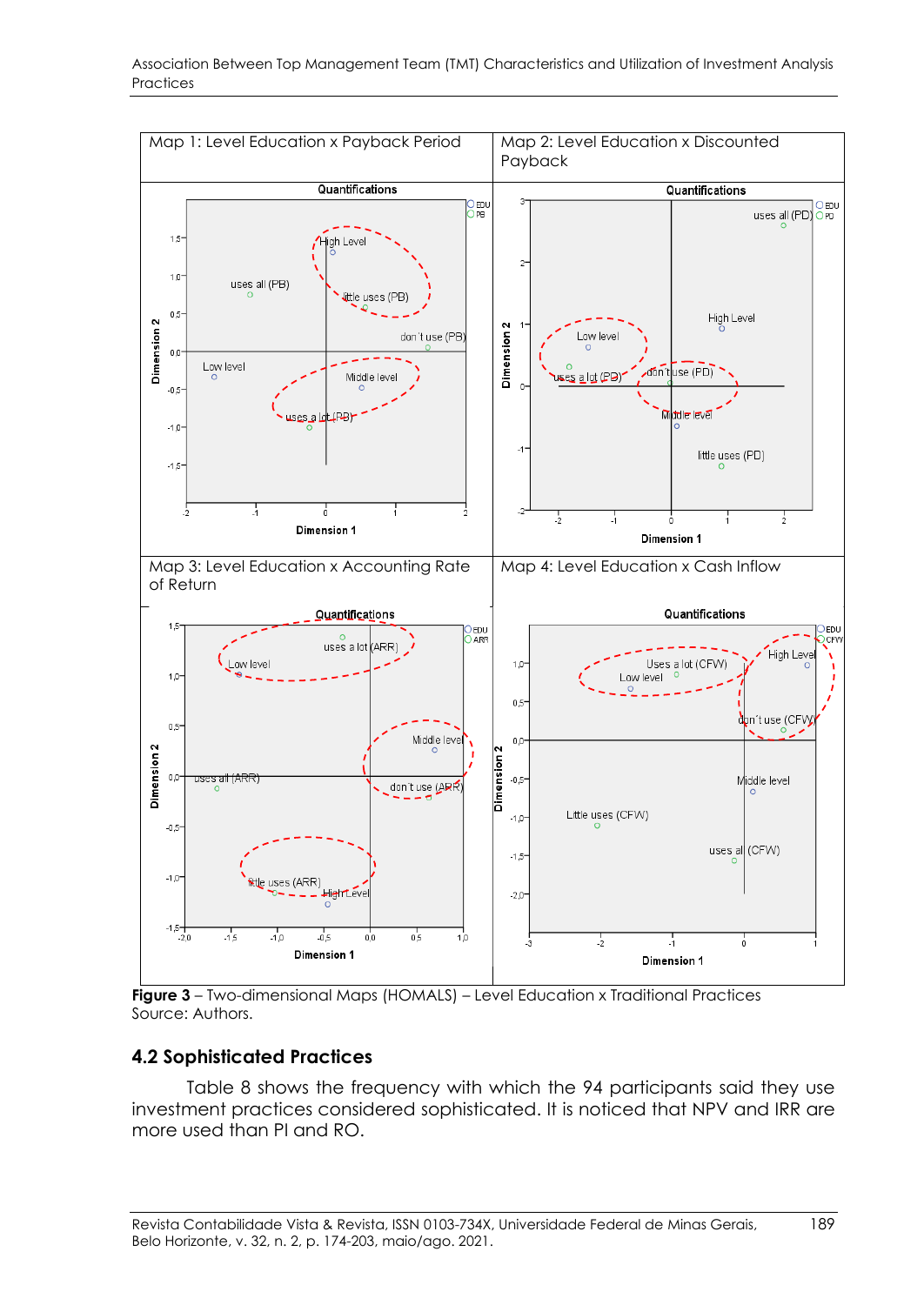| <b>Sophisticated Practices (Frequency)</b> | <b>NPV</b> | IRR | PI | <b>RO</b> |
|--------------------------------------------|------------|-----|----|-----------|
| Not Use                                    | 19         | 19  | 43 | 54        |
| Uses little                                | 16         | 15  | 18 | 16        |
| Uses a lot                                 | 28         | 28  | 21 | 19        |
| Uses all                                   | 30         | 32  | 10 | 3         |
| Missing                                    |            |     |    | ာ         |

# **Table 8**

Source: Authors.

There was also a correlation between sophisticated practices, as shown in Table 9. It is noticed that in general there is a significant correlation between the use between the practices, except for the Profitability Index, which did not present a significant relationship with any of the practices.

#### **Table 9**

| Correlation - Sophisticated Practices |  |
|---------------------------------------|--|
|                                       |  |

|                |            | <b>Correlations</b>                                          | <b>NPV</b> | <b>IRR</b> | PI    | <b>RO</b> |
|----------------|------------|--------------------------------------------------------------|------------|------------|-------|-----------|
| Spearman's rho | <b>NPV</b> | Correlation<br>Coefficient                                   | 1,000      | ,819**     | ,075  | ,578**    |
|                |            | Sig. (2-tailed)                                              |            | ,000       | ,470  | ,000      |
|                |            | N                                                            | 94         | 94         | 94    | 94        |
|                | <b>IRR</b> | Correlation<br>Coefficient                                   | ,819**     | 1,000      | ,081  | ,585**    |
|                |            | Sig. (2-tailed)                                              | ,000       |            | ,439  | ,000      |
|                |            | N                                                            | 94         | 94         | 94    | 94        |
|                | PI         | Correlation<br>Coefficient                                   | ,075       | ,081       | 1,000 | ,129      |
|                |            | Sig. (2-tailed)                                              | ,470       | ,439       |       | , 214     |
|                |            | N                                                            | 94         | 94         | 94    | 94        |
|                | <b>RO</b>  | Correlation<br>Coefficient                                   | ,578**     | ,585**     | ,129  | 1,000     |
|                |            | Sig. (2-tailed)                                              | ,000       | ,000       | , 214 |           |
|                |            | N                                                            | 94         | 94         | 94    | 94        |
|                |            | **. Correlation is significant at the 0.01 level (2-tailed). |            |            |       |           |

Source: Authors.

### **a) Middle Age**

Table 10, based on engevalue and fit, again indicates a good adjustment of the maps, allowing associations between the middle age and sophisticated practices.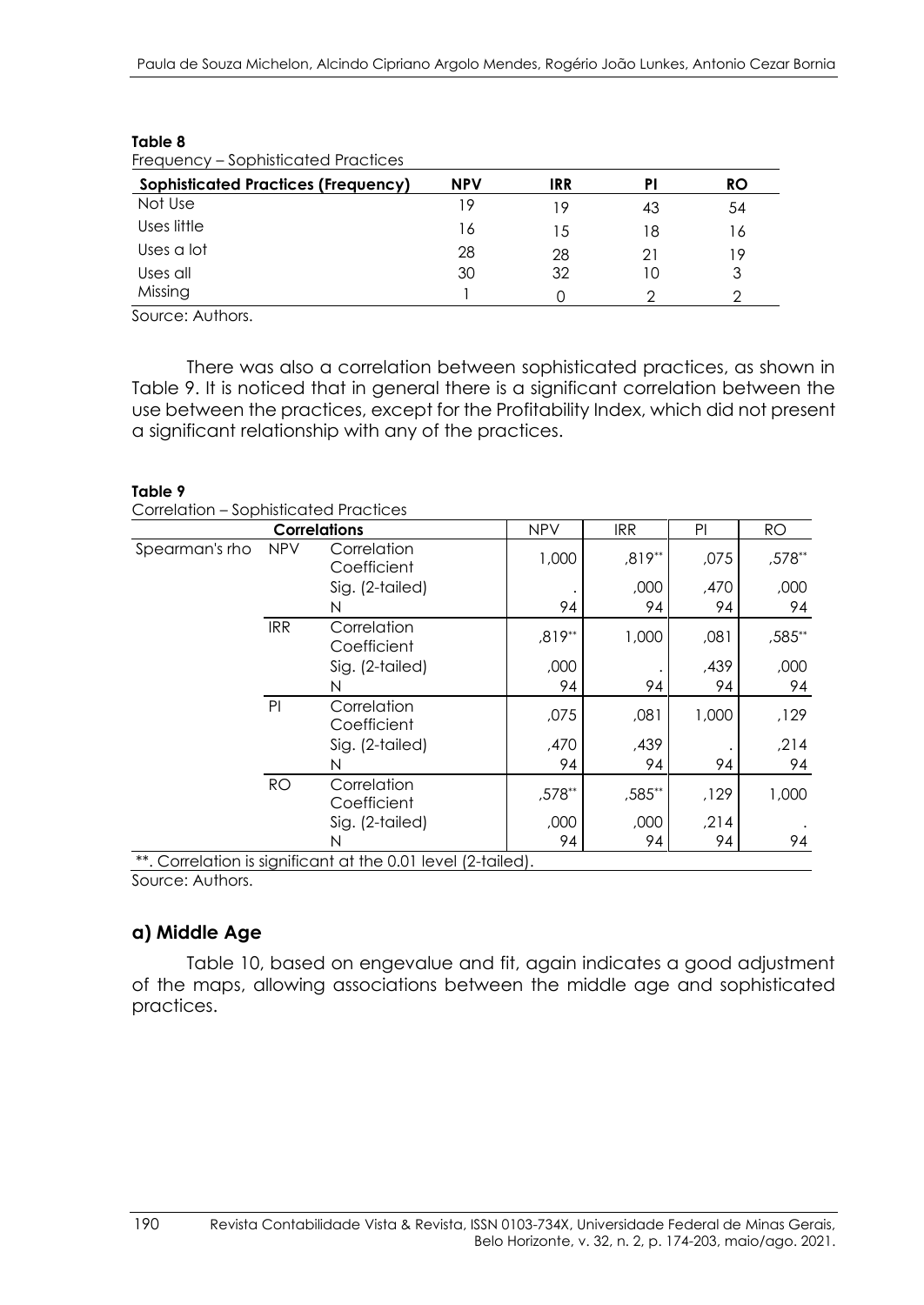Association Between Top Management Team (TMT) Characteristics and Utilization of Investment Analysis **Practices** 

#### **Table 10**

| Engevalue - Middle Age and Sophisticated Practices |            |       |           |  |  |  |  |
|----------------------------------------------------|------------|-------|-----------|--|--|--|--|
|                                                    |            |       |           |  |  |  |  |
| <b>NPV</b>                                         | <b>IRR</b> | PI    | <b>RO</b> |  |  |  |  |
| 0.614                                              | 0.697      | 0.614 | 0.669     |  |  |  |  |
| 0.517                                              | 0.545      | 0.532 | 0.601     |  |  |  |  |
| 1.131                                              | 1.242      | l.146 | .270      |  |  |  |  |
|                                                    |            |       |           |  |  |  |  |

Source: Authors.

For management teams with an average age of less than 50 years, NPV, IRR and PI are little used, as shown in Figure 4. However, Map 4 indicates that Real Options are more used by teams with a lower average age. For teams with an average between 50 and 60 years, Maps 1 and 2 indicate that there is a tendency to use NPV and IRR in all projects. On the other hand, for the Profitability Index and Real Options practices (Maps 3 and 4) it is not possible to clearly define an association. For teams with an average age greater than 60 years, Map 2 indicates a trend of a lot of use of IRR, and by Map 1 it is not possible to identify an association with the use of NPV. Map 4 indicates little use of the practice of Real Options, and by Map 3 it is not possible to define an association regarding the use of the Profitability index.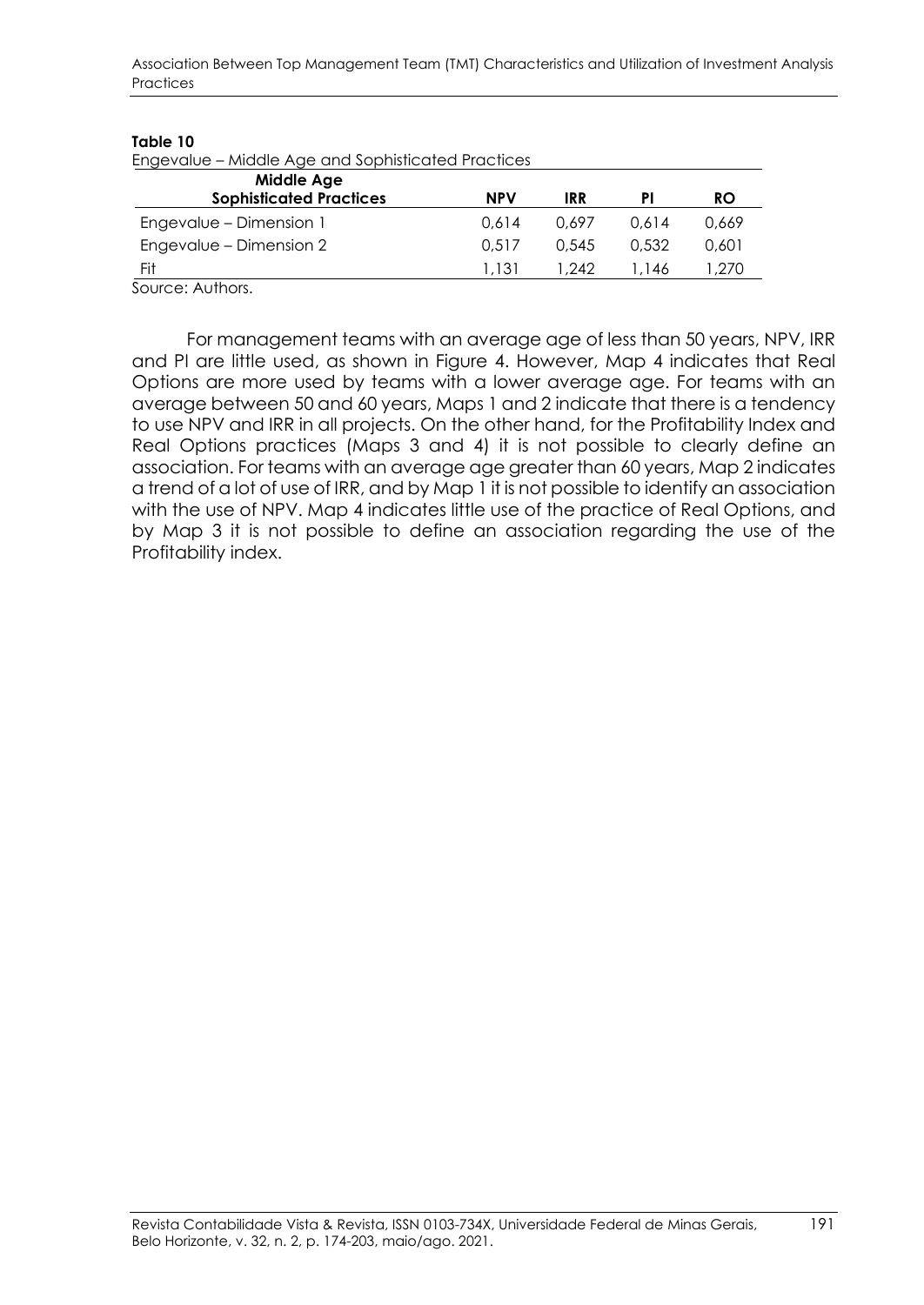

**Figure 4** – Two-dimensional Maps (HOMALS) – Middle Age x Sophisticated Practices Source: Authors.

### **b) Participation of Women**

Table 11, based on engevalue and fit, again indicates a good adjustment of the maps, allowing associations between the participation of women in the management team and sophisticated practices.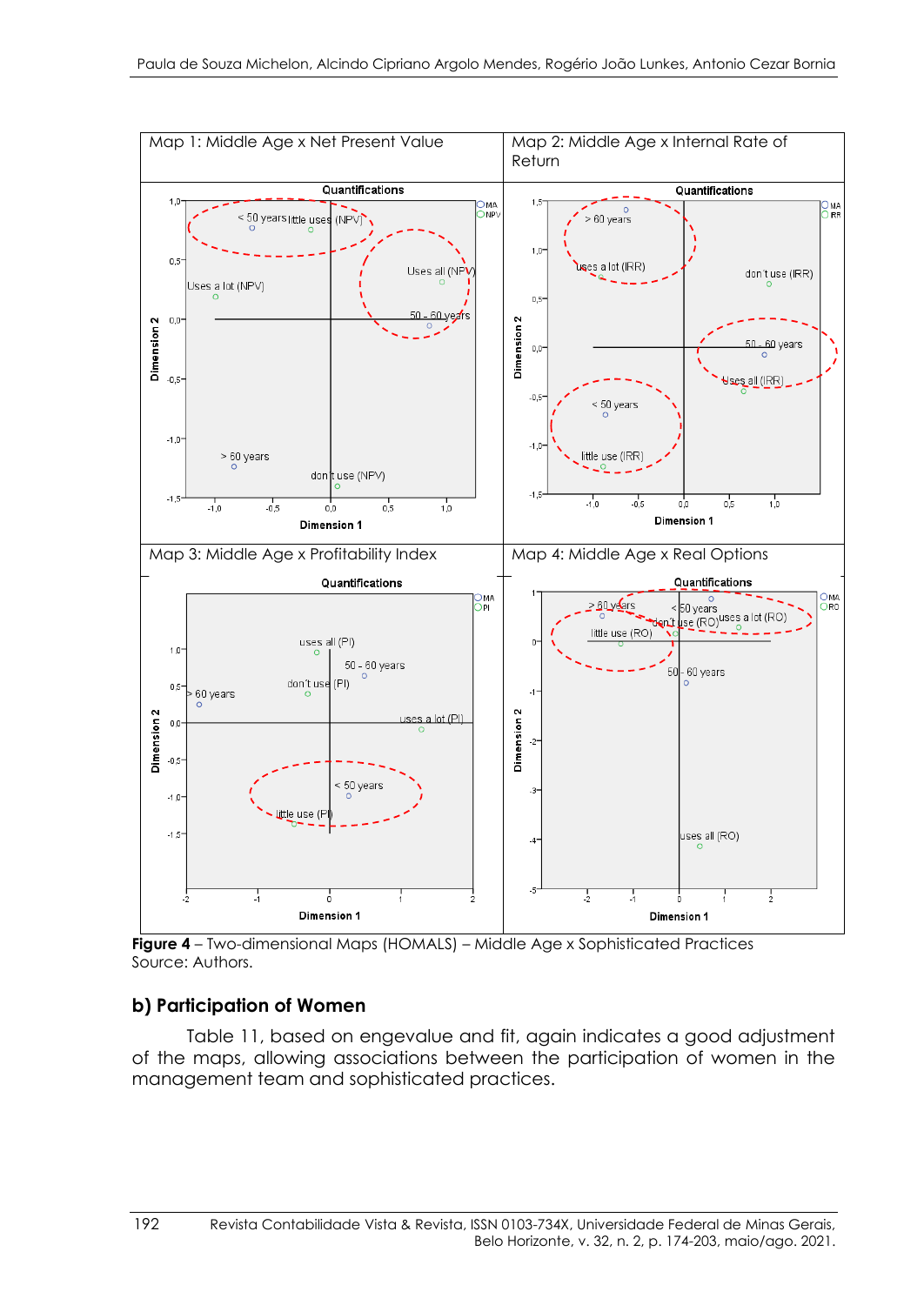#### **Table 11**

Engevalue – Participation of Women and Sophisticated Practices

| <b>Participation of Women</b><br><b>Sophisticated Practices</b> | <b>NPV</b> | IRR   |        | <b>RO</b> |
|-----------------------------------------------------------------|------------|-------|--------|-----------|
| Engevalue - Dimension 1                                         | 0.579      | 0.584 | 0.547  | 0.636     |
| Engevalue - Dimension 2                                         | 0,500      | 0,500 | 0.500  | 0,500     |
| Fit<br>.                                                        | 079. ا     | 0.084 | l .047 | 1.136     |

Source: Authors.

For practices considered sophisticated, on Map 1 (Fig. 5) it is not possible to make a clear association regarding the use of NPV with the participation of women in the management team. On the other hand, teams that do not have women more associated with the use of IRR (Map 2), while teams with women seem to be more associated with not using it. A similar situation occurs with the PI (Map 3), where teams that have women are more associated with little use, while teams that do not have women seem to use them in all projects.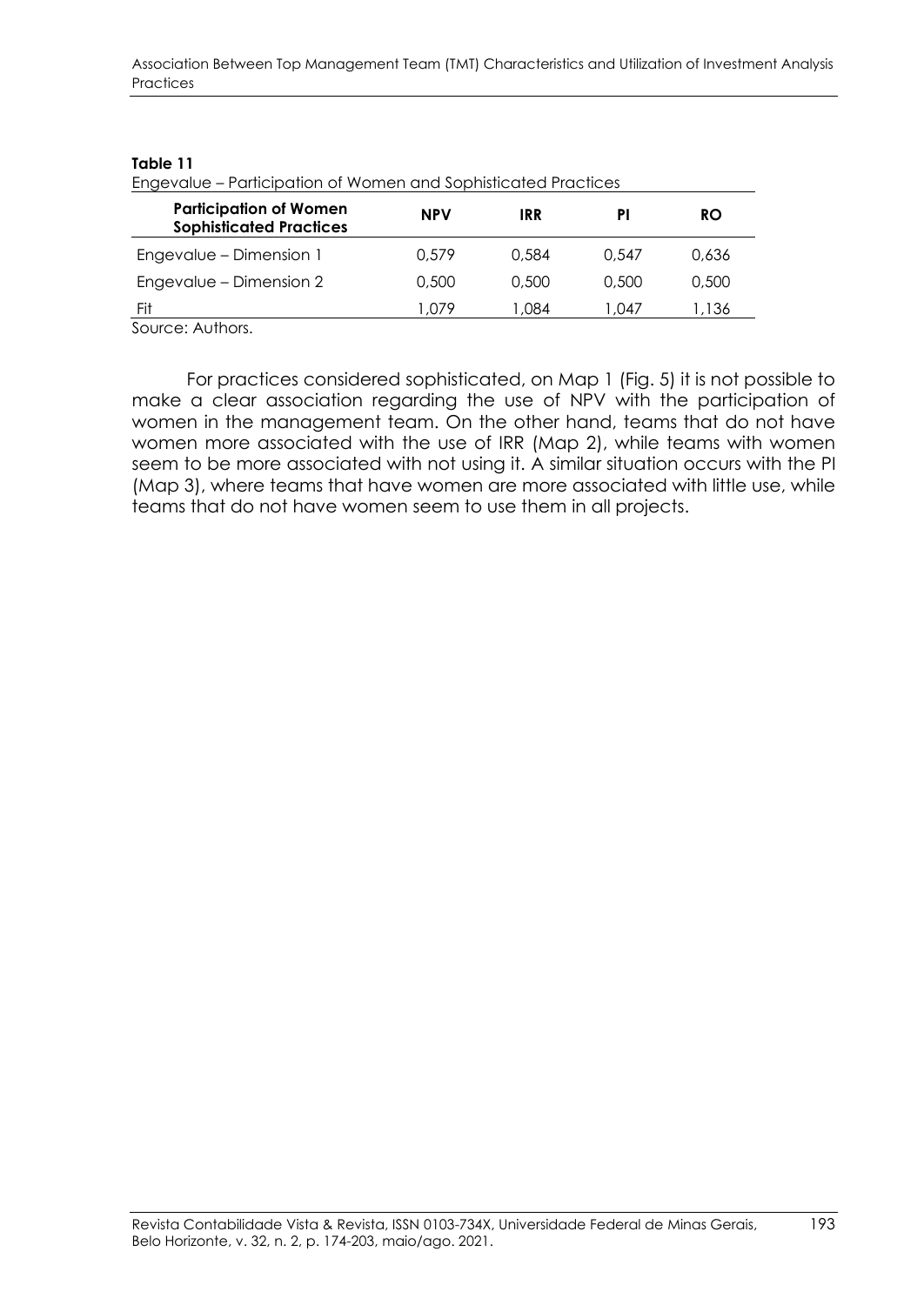

**Figure 5** – Two-dimensional Maps (HOMALS) – Participation of Women x Sophisticated Practices Source: Authors.

As for the practice of Real Options (Map 4), the fact of having women on the team seems to be more associated with not using it. However, it is not possible to establish any type of association with teams that have women.

#### **c) Level Education**

Table 12, based on engevalue and fit, again indicates a good adjustment of the maps, allowing associations between level education and sophisticated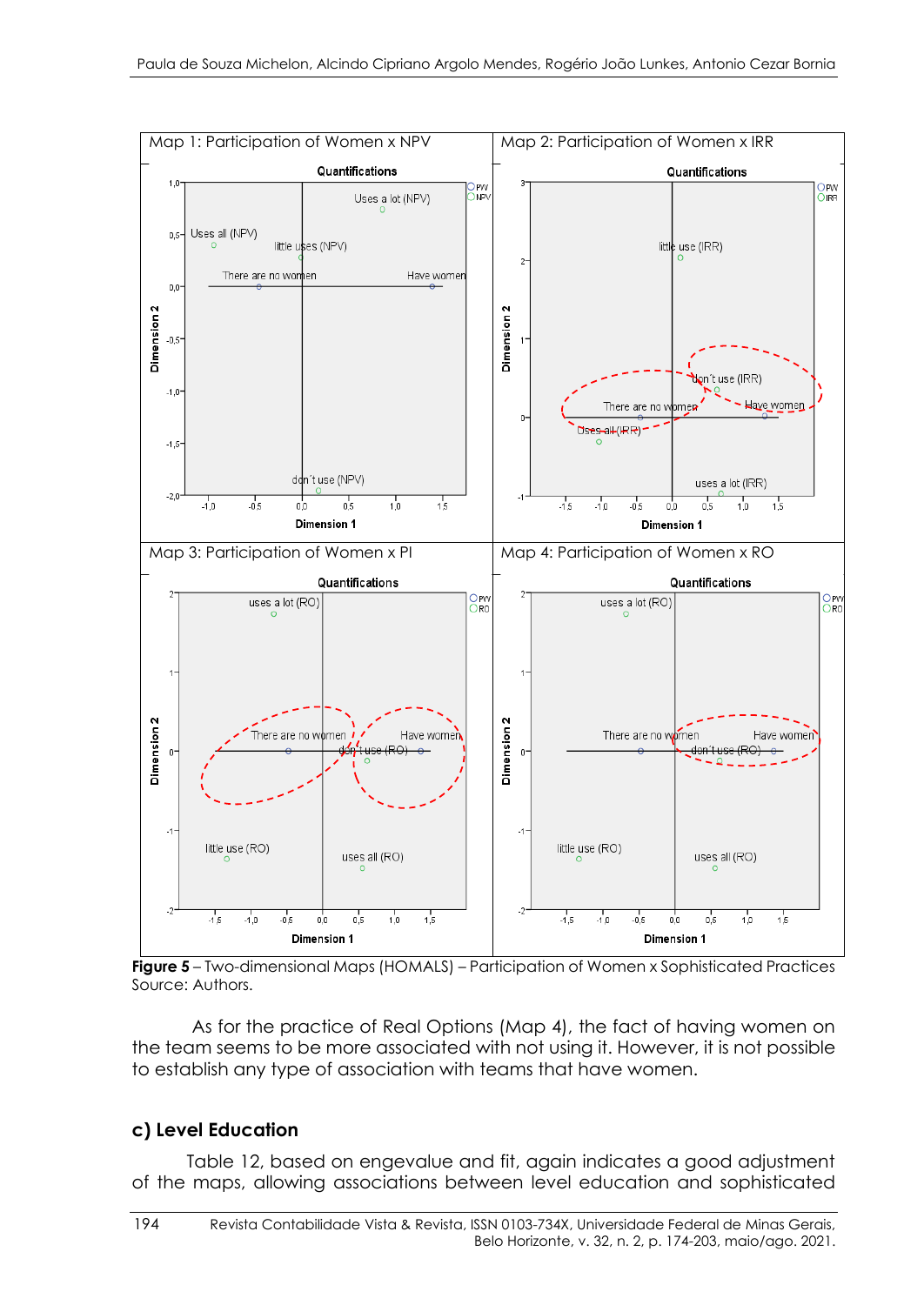#### practices.

#### **Table 12**

Engevalue – level education and Sophisticated Practices

| level education<br><b>Sophisticated Practices</b>                                          | <b>NPV</b> | <b>IRR</b> | ΡI    | RO     |
|--------------------------------------------------------------------------------------------|------------|------------|-------|--------|
| Engevalue – Dimension 1                                                                    | 0.664      | 0.630      | 0.672 | 0.690  |
| Engevalue - Dimension 2                                                                    | 0.555      | 0.609      | 0.608 | 0.581  |
| Fit                                                                                        | 1.219      | 1.239      | .280  | 271. ا |
| $\mathsf{C}$ is a set of the set of $\mathsf{A}$ and $\mathsf{A}$ is a set of $\mathsf{C}$ |            |            |       |        |

Source: Authors.

Regarding the practices considered sophisticated, it is also necessary to analyze each one separately. For the NPV (Fig. 6; Map 1), a team with an average level education is more strongly associated with the level of high utilization.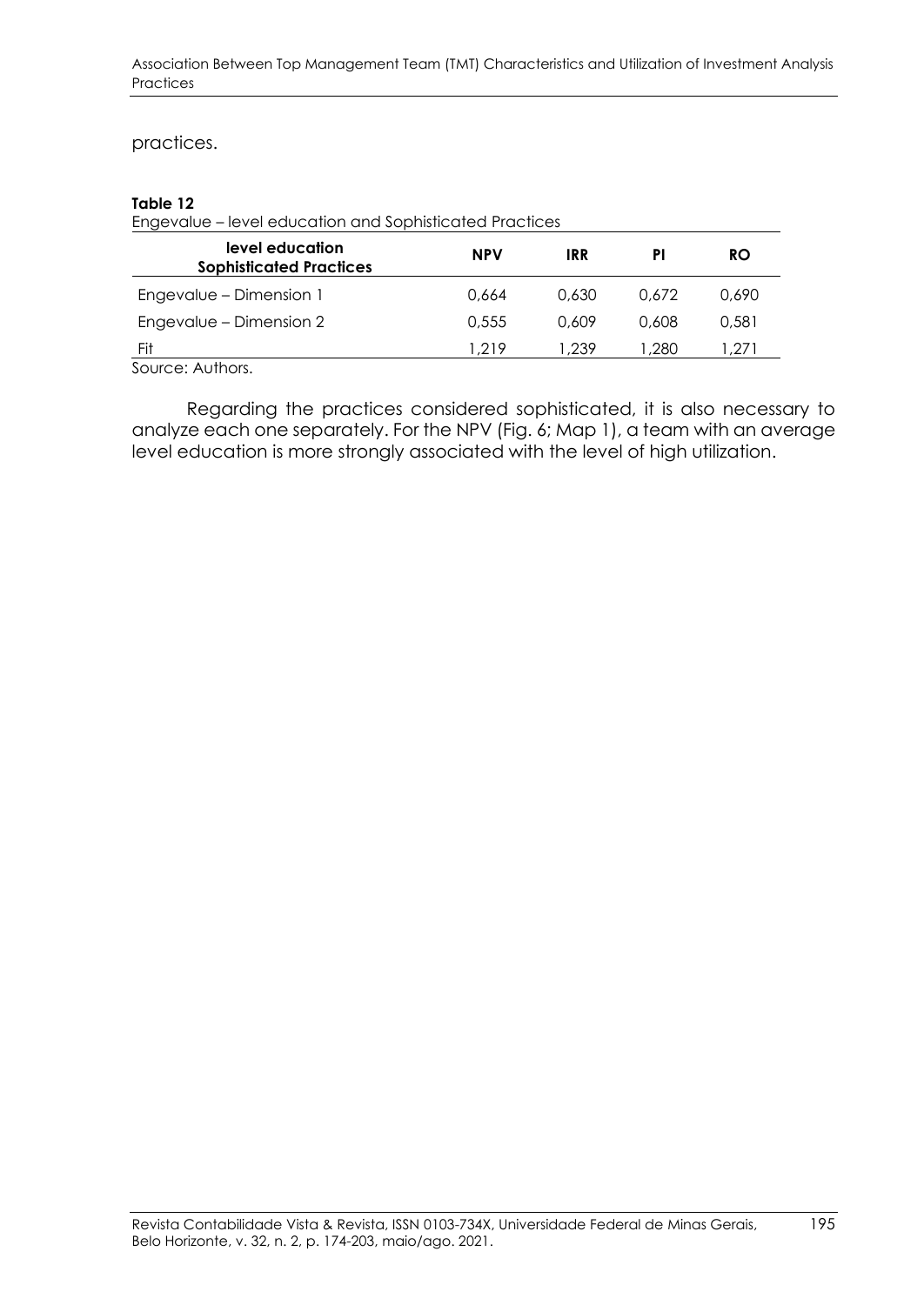

**Figure 6** – Two-dimensional Maps (HOMALS) – Level Education x Sophisticated Practices Source: Authors.

However, it is not possible to define an association for lower and higher levels of education in Figure 6. For the IRR (Map 2), the associations seem well defined in that the higher the level education, the use will be greater. For PI and RO (Maps 3 and 4), it can be seen that a high level education uses a lot and an average level education does not. A low level education showed no clear association with the categories used.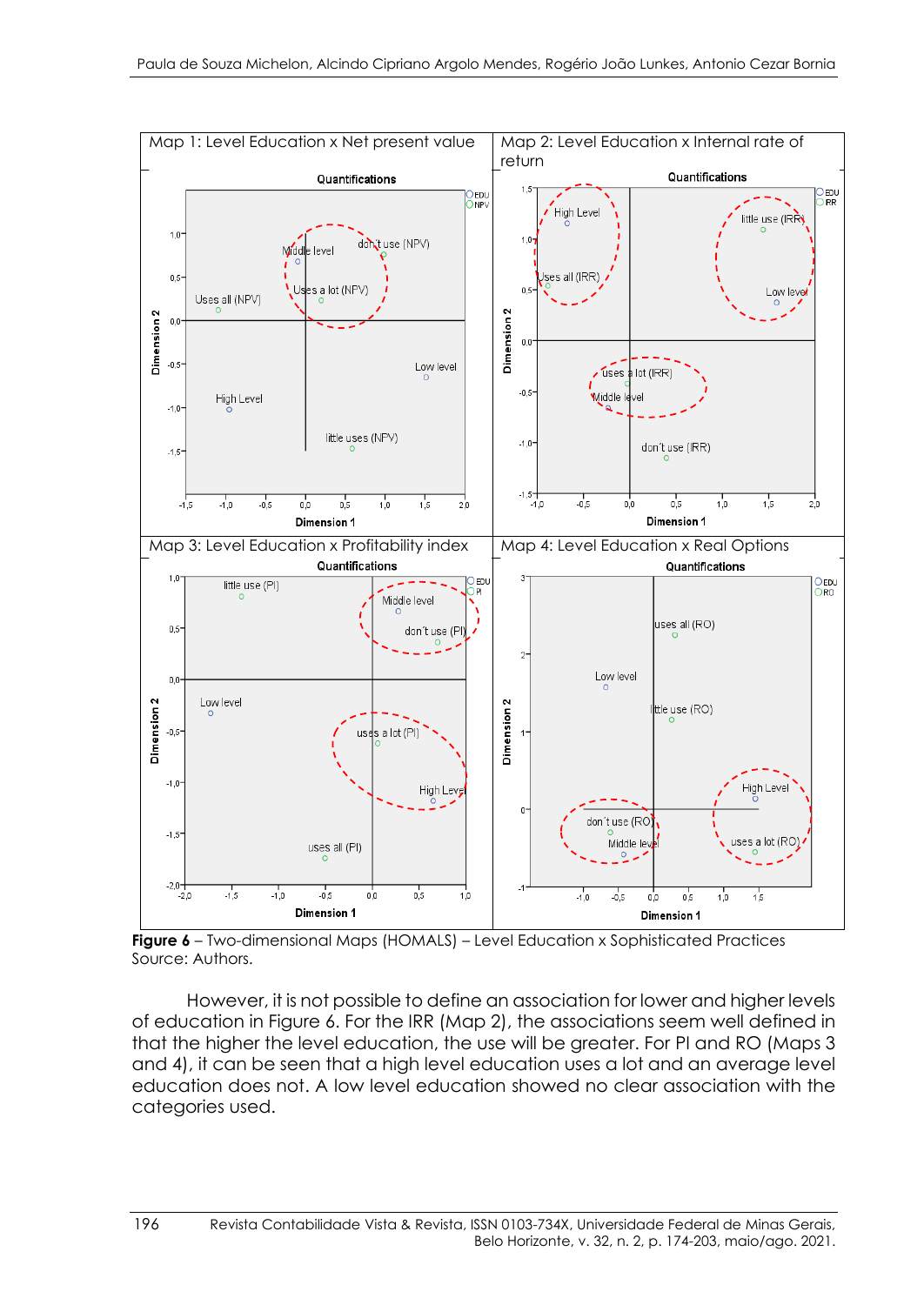### **4.3 Discussions**

The results indicate that, in general, both traditional and sophisticated practices are more used as the average age of the management team increases. This result was expected, since previous literature indicates that managers are more resistant and careful with new investments when they get older (Hambrick & Mason, 1984; Koufopoulos et al., 2008). However, Graham and Harvey (2001) indicate that older managers tend to seek simpler techniques. The results of the present research corroborate this statement, since the use of traditional practices is greater in teams with an average age over 60 years. For sophisticated practices, however, there is no clarity of greater use, except for the Internal Rate of Return.

Regarding the participation of women in the management team, the results indicate a greater association with the non-use of sophisticated investment analysis practices. However, it is not possible to define this trend for all practices. For example, for Cash Inflow, teams that have women are more associated with the use of this practice, than teams that do not have women. It is possible that the fact that women are resistant to riskier investments (Faccio, Marchica & Mura, 2016), points to the divergence of association between practices.

As for the level education, the associations also did not show a clearly defined trend. For practices considered traditional, a lower level education (low) is perceived, which is more associated with the Accounting Return Rate and the Cash Inflow. Likewise, practices considered sophisticated do not show the same pattern of association with level education. It means to say that some practices, sophisticated or not, are better known and used by a certain level education. This is an important variable that future studies could deepen. The lack of a pattern of association between level education and use of traditional and sophisticated practices, perhaps can be analyzed taking into account that managers with a higher level education develop greater cognitive capacity (Papadakis & Barwise, 2002) and, therefore, seek to make decisions based on also in non-financial indicators.

The study brings as scientific contribution the understanding of the choice of practices used by managers in the capital budgeting, as suggested by Souza, Schnorrenberger and Lunkes (2016). It appears that over the years, managers prefer to accumulate various practices and results, not abandon traditional techniques and continue to use them as a complement to the results obtained by the most theoretically appropriate (Arnold & Hatzopoulos, 2000; Brijlal & Quesada, 2009; Andrés; Fuente & Martín, 2015).

For the practice of companies, the results indicate the need for the team involved in investment decisions to conduct training courses in the financial area to increase knowledge about the practices in the literature. It is suggested that companies provide constant and specific training for managers and analysts with the intention of ensuring that robust procedures for capital budgeting in general and discounted cash flow techniques in particular are applied (Lazaridis, 2004; Khamees, Al -Fayoumi and AlThuneibat, 2010). The application of sophisticated techniques is also related to the new functions of the controller in companies (Lunkes, Schnorrenberger & Rosa, 2013), as this professional plays an important role in the analysis of investments in modern companies.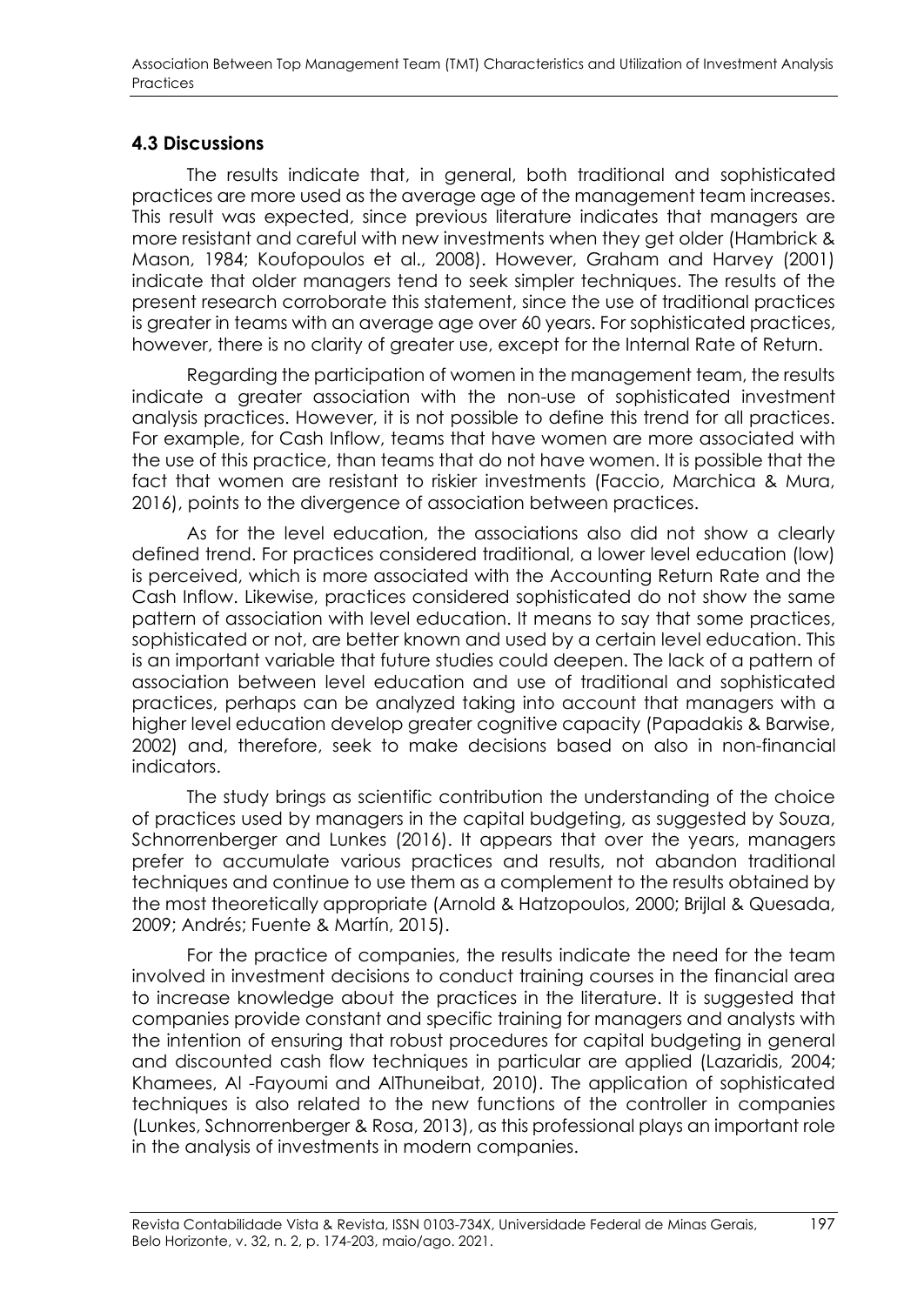# **5 CONCLUSION**

This study aims to analyze the association between age, participation of women and level education of the Top Management Team (TMT) and use of investment analysis practices. For data collection, a questionnaire was applied to companies listed on the Stock Exchange in Brasil, Bolsa, Balcão (B3), with 94 responses. From the evaluation of two-dimensional maps generated by the homogeneity analysis (HOMALS), it was possible to verify the associations between the characteristics of the teams and the use of traditional and sophisticated investment analysis practices.

In general, the results indicate that over the years, managers tend to use both traditional and sophisticated practices. This result was expected, since older managers tend to continue using simple traditional practices with which they are already familiar, in addition to incorporating practices that prove to be relevant and add value to decision making.

Regarding the participation of women in the TMT, the results indicate a greater association with the non-use of sophisticated investment analysis practices. However, it was not possible to define this trend for all practices. Thus, there is an opportunity to investigate the role of women in making investment decisions, in order to understand and weigh the use of prioritized financial and non-financial criteria in decision making.

Associations for the level education did not show a clearly defined trend. This is also an opportunity to be explored by researchers. The absence of a pattern in the association between level education and the use of traditional and sophisticated practices, must be evaluated taking into account that managers the financial and non-financial indicators weighted by the teams in decision making.

The study contributes to the management and strategic literature in the sense of showing that the characteristics of high-ranking teams will influence the decision making of the capital budgeting, especially the use of sophisticated and traditional practices. These relationships can be useful to benefit incentive projects in which certain management characteristics are used, since they are fundamental aspects for the success of investments.

The objective was to verify interrelationships between the variables age, participation of women and level education, therefore, it is not a cause and effect model. We opted for the use of HOMALS, which has the same characteristics as Correspondence Analysis, but with the possibility of analyzing more variables. Thus, the results of the analysis of the interrelations are useful for the formation of causal models in subsequent works.

This research has limitations. The association technique used is considered exploratory and should not be interpreted as exhaustive for analysis of cause and effect. Subsequent studies may, based on the suggested associations, seek further explanations, such as the reason for preferring one or another practice in a given decision.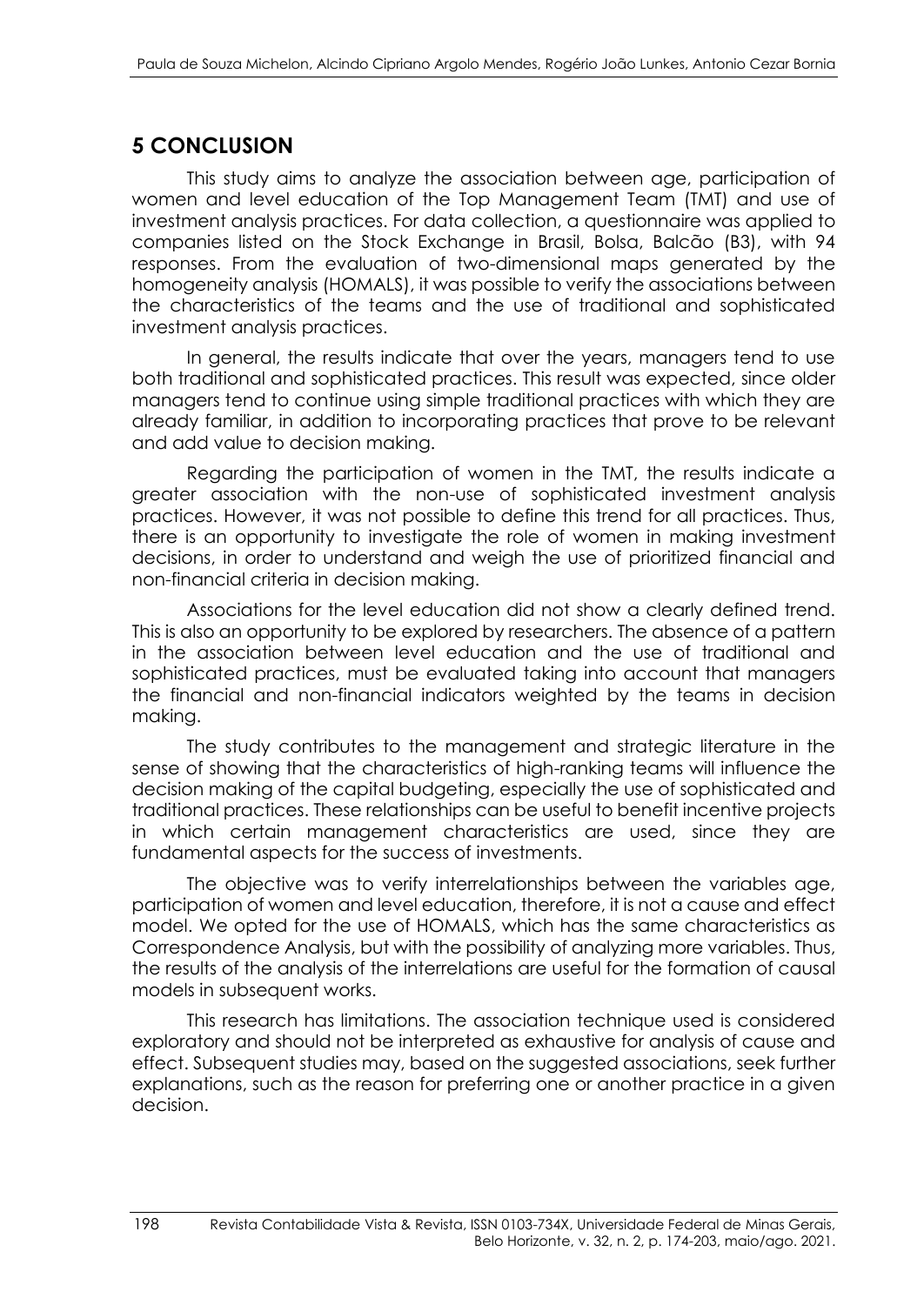# **REFERENCES**

- Acar, F. P. (2016). The effects of top management team composition on SME export performance: an upper echelons perspective. Central European Journal of Operations Research, 24, 833–852. [https://doi.org/10.1007/s10100-](https://doi.org/10.1007/s10100-015-0408-5) [015-0408-5](https://doi.org/10.1007/s10100-015-0408-5)
- Al-Mutairi, A., Naser, K., & Saeid, M. (2018). Capital budgeting practices by nonfinancial companies listed on Kuwait Stock Exchange (KSE). Cogent Economics 8  $\alpha$  Finance, 6(1), 1-18. <https://doi.org/10.1080/23322039.2018.1468232>
- Andrés, P., Fuente, G., & Martin, P. S. (2015). Capital budgeting practices in Spain. Business Research Quarterly, 18(1), 37-56. <https://doi.org/10.1016/j.brq.2014.08.002>
- Arkovics, K. S. (2016). Capital budgeting methods used in some European countries and in the United States. Universal Journal of Management, 4(6), 348–360. https://doi.org/10.13189/ujm.2016.040604
- Bany-Ariffin, A. N.; MCGowan, C. B.; Júnior Tunde, M. B.; Shahnaz, A. S. (2014). Top management characteristics and firm's international diversification activities: evidence from a Developing Nation. Pertanika Journal of Social Sciences & Humanities, 22, 39–54.
- Bell, S. T., Villado, A. J., Lukasik, M. A., Belau, L., & Briggs, A. L. (2011). Getting specific about demographic diversity variable and team performance relationships: a meta-analysis. Journal of Management, 37(3), 709–43. <https://doi.org/10.1080/01605682.2017.1389673>
- Bertrand, M., & Schoar, A. (2003). Managing with style: The effect of managers on firm policies. The Quarterly Journal of Economics, 118(4), 1169-1208. <https://doi.org/10.1162/003355303322552775>
- Bojd, F. G., & Koosha, H. (2018). A robust goal programming model for the capital budgeting problem. Journal of the Operational Research Society, 69(7), 1105- 1113. https://doi.org[/10.1080/01605682.2017.1389673](http://dx.doi.org/10.1080/01605682.2017.1389673)
- Brijlal, P., & Quesada, L. (2009). The use of capital budgeting techniques in businesses: A perspective from the Western Cape. Journal of Applied Business Research, 25(4), 37-46. https://doi.org[/10.19030/jabr.v25i4.1015](http://dx.doi.org/10.19030/jabr.v25i4.1015)
- Cabrera-Suárez, M. K., & Martín-Santana, J. D. (2013). Top management teams and performance in non-listed family firms. Journal of Management & Organization, 19, 405–423. <https://doi.org/10.1017/jmo.2013.15>
- Carpenter, M. A., Geletkanycz, M. A., & Sanders, W. G. (2004). Upper echelons research revisited: antecedents, elements, and consequences of top management team composition. Journal of Management, 30(6), 749-778. [https://doi.org/10.1016/j.jm.2004.06.001](https://doi.org/10.1016%2Fj.jm.2004.06.001)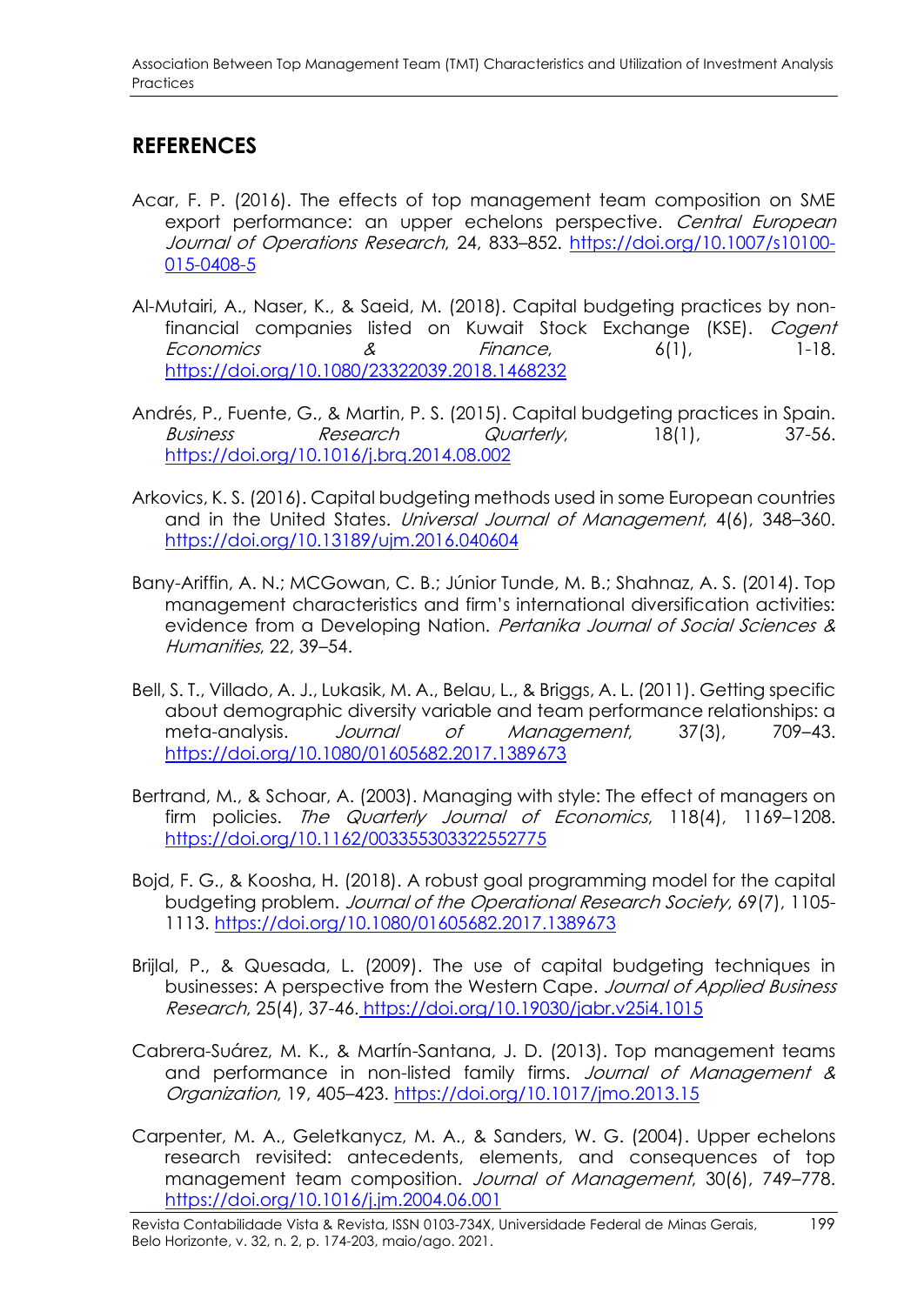- Certo, S. T., Lester, R. H., Dalton, C. M., & Dalton, D. R. (2006). Top management teams, strategy and financial performance: A meta-analytic examination. Journal of Management Studies, 43(4), 813-839. [https://doi.org/10.1111/j.1467-](https://doi.org/10.1111/j.1467-6486.2006.00612.x) [6486.2006.00612.x](https://doi.org/10.1111/j.1467-6486.2006.00612.x)
- Chenhall, R. H. (2003). Management control systems design within its organizational context: Findings from contingency-based research and directions for the future. Accounting, Organizations and Society, 28(2–3), 127–168. [https://doi.org/10.1016/S0361-3682\(01\)00027-7](https://doi.org/10.1016/S0361-3682(01)00027-7)
- Chen, H-L., Hsu, W.-T. & Huang, Y.-S. (2010). Top management team characteristics: R&D investment and capital structure in the IT industry. Small Business Economics, 35, 319–333. https://doi.org[/10.1108/17410390910932821](http://dx.doi.org/10.1108/17410390910932821)
- Chuang, T. T., Nakatani, K. & Zhou, D. (2009) An exploratory study of the extent of information technology adoption in SMEs: an application of upper echelon theory. Journal of Enterprise Information Management, 22(1/2), 183–196. https://doi.org[/10.1108/17410390910932821](http://dx.doi.org/10.1108/17410390910932821)
- Egbide, B.-C., Ade'Agbude, G. E., & Uwuigbe, U. (2013). Capital budgeting, government policies and the performance of SMEs in Nigeria: a hypothetical case analysis. IFE *PsychologIA*, 21(1), 55-73.
- Faccio, M., Marchica, M. T. & Mura, R. (2016). CEO gender, corporate risk-taking, and the efficiency of capital allocation. Journal of Corporate Finance, 39, 193- 209. <https://doi.org/10.1016/j.jcorpfin.2016.02.008>
- Fávero, L. P., Belfiore, P., Silva, F. L. & Chan, B. L. (2009). Análise de dados: modelagem multivariada para tomada de decisões. 4 Ed. Rio de Janeiro: Elsevier.
- Francoeur, C., Labelle, R. & Sinclair-Desgagné, B. (2007). Gender Diversity in Corporate Governance and Top Management. Journal of Business Ethics, 81(1), 83–95. https://doi.org[/10.1007/s10551-007-9482-5](http://dx.doi.org/10.1007/s10551-007-9482-5)
- Goll; I., Johnson, N. B. & Rasheed, A. (2008). Top management team demographic characteristics, business strategy, and firm performance in the US airline industry - The role of managerial discretion. Management Decision, 46(2), 201– 222. https://doi.org[/10.1108/00251740810854122](http://dx.doi.org/10.1108/00251740810854122)
- Graham, J., & Harvey, C. (2002). How do CFOs make capital budgeting and capital structure decisions? Journal of Applied Corporate Finance, 15(1), 8-23. https://doi.org[/10.1016/S0304-405X\(01\)00044-7](https://doi.org/10.1016/S0304-405X(01)00044-7)
- Hall, J., & Millard, S. (2010). Capital budgeting practices used by selected listed South African firms. South African Journal of Economic and Management Sciences, 13(1), 85-97.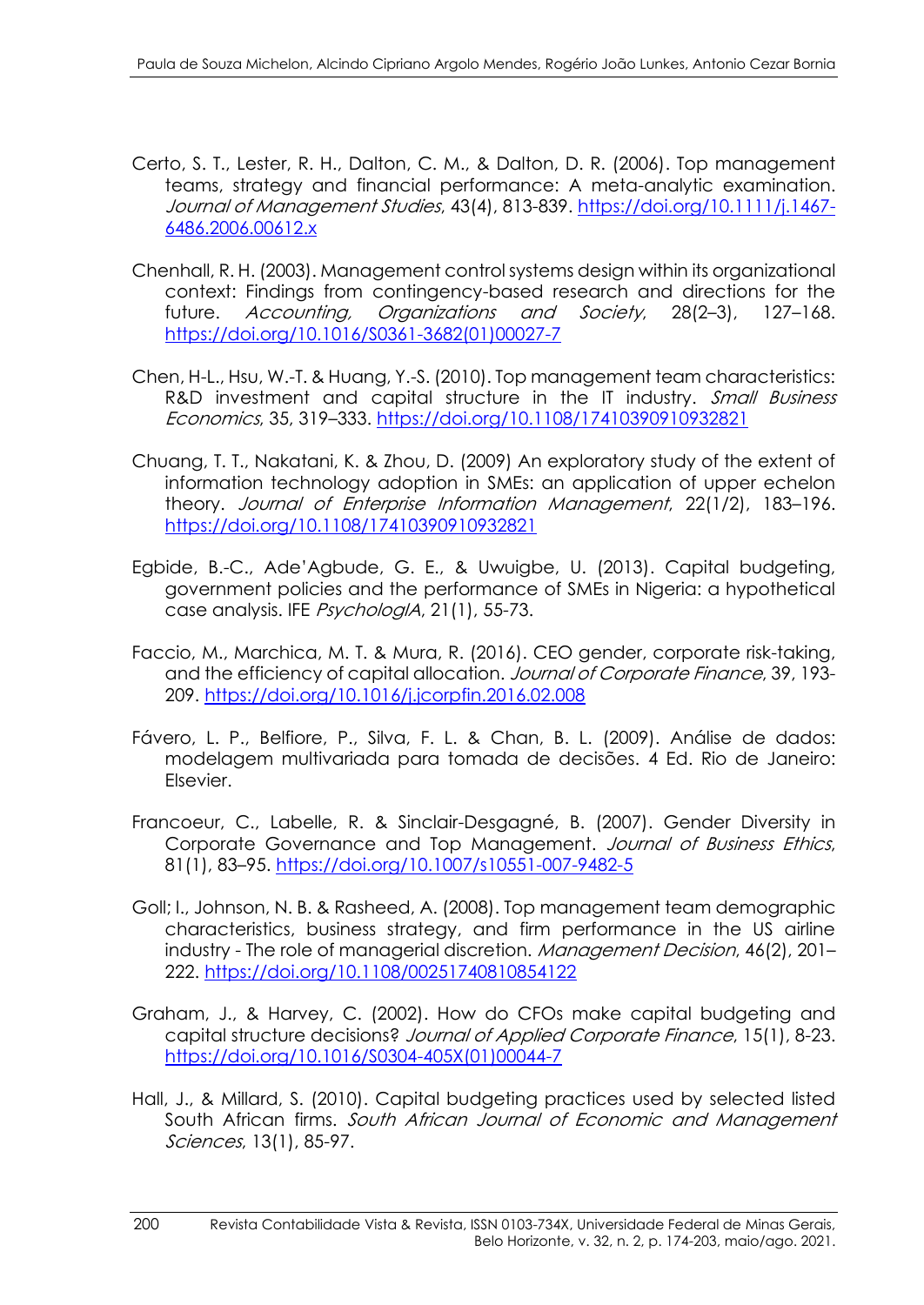- Hambrick, D. C., & Mason, P. A. (1984). Academy of Management Review, 9, 193-206. <https://doi.org/10.1016/j.ibusrev.2007.05.002>
- Hambrick, D. C. (2007). Upper echelons theory: an update. The Academy of Management Review, 32(2), 334-343. <https://doi.org/10.2307/20159303>
- Hermes, N., Smid, P., & Yao, L. (2007). Capital budgeting practices: a comparative study of the Netherlands and China. *International Business Review*, 16, 630–654. <https://doi.org/10.1016/j.ibusrev.2007.05.002>
- Herrmann, P. & Datta, D. K. (2005). Relationships between top management team characteristics and international diversification: an empirical investigation. British Journal of Management, 16, 69-78. [https://doi.org/10.1111/j.1467-](https://doi.org/10.1111/j.1467-8551.2005.00429.x) [8551.2005.00429.x](https://doi.org/10.1111/j.1467-8551.2005.00429.x)
- Hiebl, M.R.W. (2014). Upper echelons theory in management accounting and control research. Journal of Management Control, 24(3), 223-240. <https://doi.org/10.1007/s00187-013-0183-1>
- Hutzschenreuter, T., & Horstkotte, J. (2013). Managerial services and complexity in a firm's expansion process: An empirical study of the impact on the growth of the firm. European Management Journal, 31, 137–151. <https://doi.org/10.1016/j.emj.2012.02.003>
- Kengatharan, L., & Nurullah, M. (2018). Capital Investment Appraisal Practices in the Emerging Market Economy of Sri Lanka. Asian Journal of Business and Accounting, 11(2), 121-150. <https://doi.org/10.22452/ajba.vol11no2.4>
- Khamees, B. A., Al-Fayoumi, N., & Al-thuneibat, A. A. (2010). Capital budgeting practices in the Jordanian industrial corporations. International Journal of Commerce and Management, 20(1), 49-63. https://doi.org[/10.1108/10569211011025952](https://doi.org/10.1108/10569211011025952)
- Klammer, T. P. (1972). Empirical evidence of adoption of sophisticated capital budgeting techniques. Journal of Business, 45(3), 387-397.
- Korac-Kakabadse, A., Korac-Kakabadse, N. & Myers, A. (1998). Demographics and leadership philosophy: exploring gender differences. The Journal of Management Development, 17(5), 351-388. <https://doi.org/10.1108/02621719810220225>
- Koufopoulos, D., Zoumbos, V., Argyropoulou, M. & Motwani, J. (2008). Top management team and corporate performance: a study of Greek firms. Team Performance Management, 14(7/8), 340-363. <https://doi.org/10.1108/13527590810912322>
- Lazaridis, I. T. (2004). Capital budgeting practices: A survey in the firms in Cyprus. Journal of Small Business Management, 42(4), 427-433. http://doi.org[/10.1111/j.1540-627X.2004.00121.x](https://doi.org/10.1111/j.1540-627X.2004.00121.x)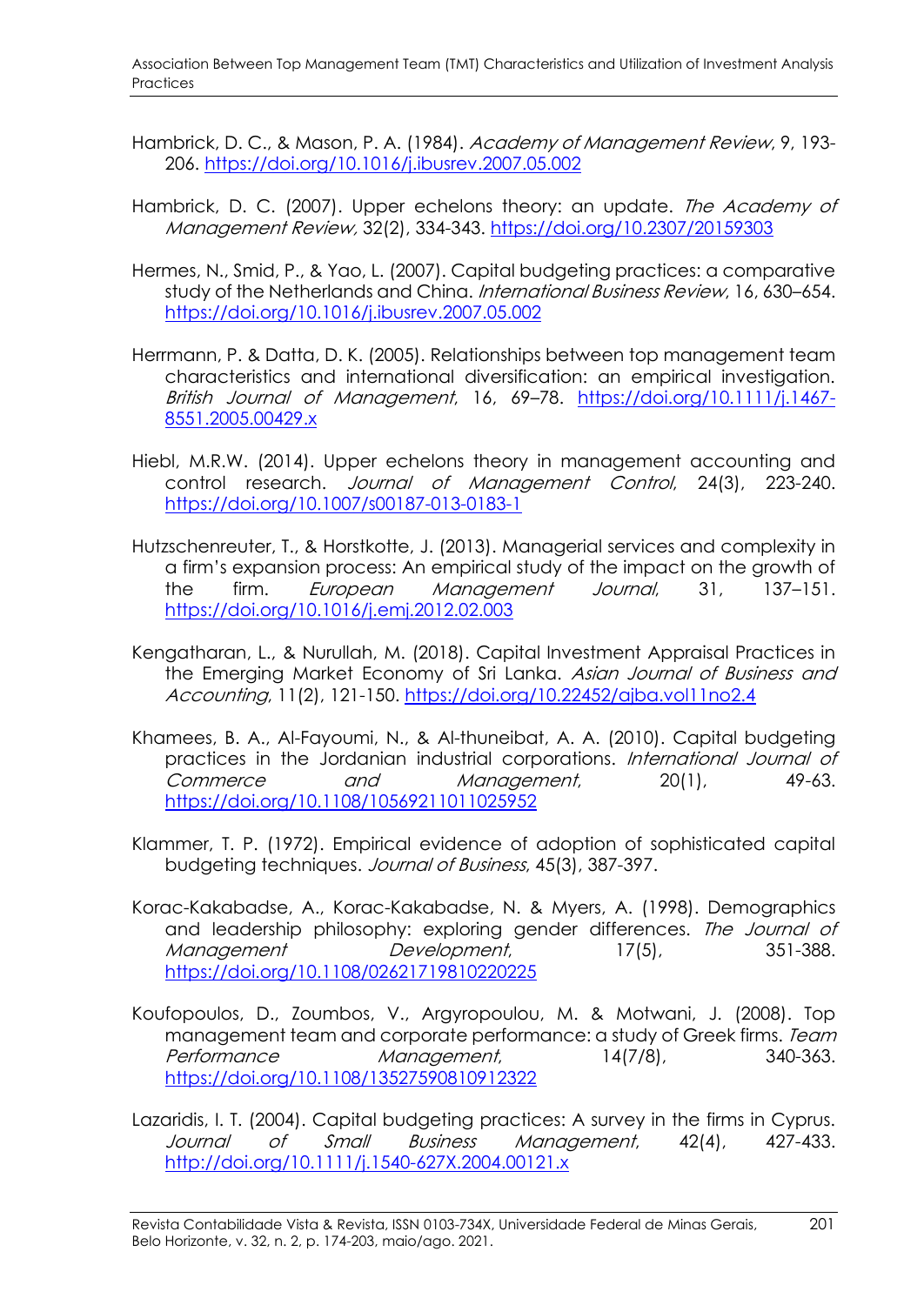- Leon, F. M., Isa, M., & Kester, G. W. (2008). Capital budgeting practices of listed Indonesian companies. Asian Journal of Business and Accounting, 1(2), 175- 192.
- Li, C., Tseng, Y., & Chen, T. K. (2016). Top management team expertise and corporate real earnings management activities. Advances in Accounting, 34, 117–132. <http://doi.org/10.1016/j.adiac.2016.07.007>
- Lunkes, R. J., Schnorrenberger, D., & Rosa, F. S. (2013). Controllership Functions: an analysis in the Brazilian scenario. *Review of Business Management*, 15(47), 283-299. <https://doi.org/10.7819/rbgn.v15i47.1185>
- Mendes, A. C. A.; Lunkes, R. J.; Menegazzo, G. D.; Schnorrenberger, D.; & Lavarda, C. E. F. (2019). Características Observáveis dos Gestores e a Utilização da Informação Contábil: Um Estudo com Base na Teoria dos Escalões Superiores. Enfoque Reflexão Contábil, 38(1), 67-84. https://doi.org/10.4025/enfoque.v38i1.39192
- Menegazzo, G. D.; Lunkes, R. J.; Mendes, A.; Schnorrenberger, D. (2017). Relação entre características demográficas dos gestores e uso de informações para tomada de decisões: um estudo em micro e pequenas empresas. Journal of Globalization, Competitiveness & Governability, 11(3), 90-110. https://doi.org/10.3232/GCG.2017.V11.N3.05
- Nielsen, S. (2010). Top management team diversity: A review of theories and methodologies. International Journal of Management Reviews, 12(3), 301-316. https://doi.org[/10.1111/j.1468-2370.2009.00263.x](http://dx.doi.org/10.1111/j.1468-2370.2009.00263.x)
- Papadakis, V. M.; Barwise, P. (2002). How much do CEOs and Top Managers Matter in strategic decision-making? British Journal of Management, 13, 83-95. <https://doi.org/10.1111/1467-8551.00224>
- Pike, R. H. (1988). An empirical study of the adoption of sophisticated capital budgeting practices and decision-making effectiveness. Accounting and Business Research, 18(72), 341-351. https://doi.org[/10.1080/00014788.1988.9729381](https://doi.org/10.1080/00014788.1988.9729381)
- Pruitt, S. W., & Gitman, L. J. (1987). Capital budgeting forecast biases evidence from the Fortune-500. *Financial Management*, 16(1), 46-51. <https://doi.org/10.2307/3665549>
- Ross, S. A., Westerfield, R. W., & Jaffe, J. F. (2004). Corporate finance. 7th Ed. New York: Mc-Graw- Hill.
- Souza, P., & Lunkes, R. J. (2016). Capital budgeting practices by large Brazilian companies. Contaduría y Administración, 61 514–534. <https://doi.org/10.1016/j.cya.2016.01.001>